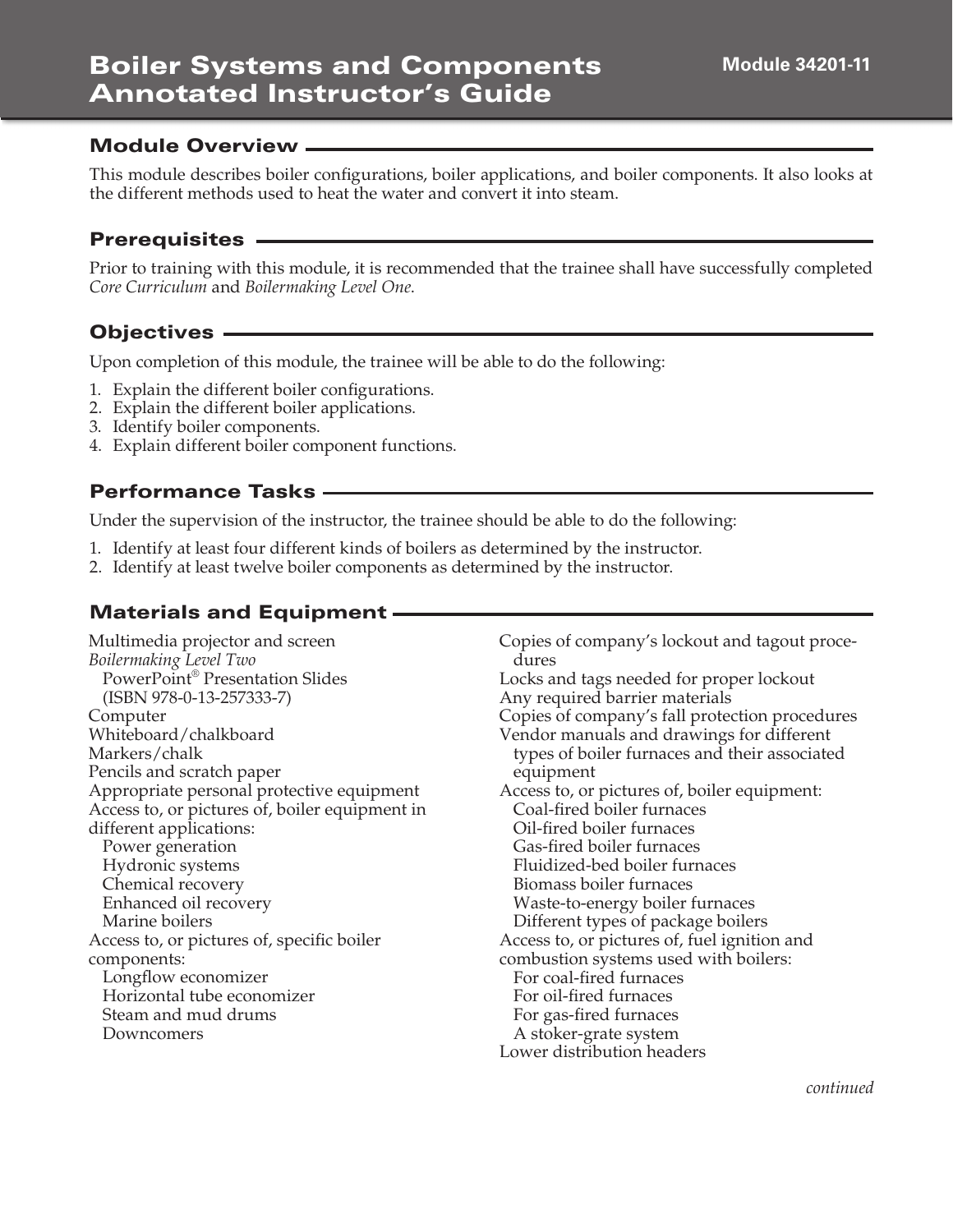Water wall Upper headers or risers Superheaters and reheaters Attemperators

Nonreturn valves Tools of the trade Module Examinations\* Performance Profile Sheets\*

\* Single-module AIG purchases include the printed exam and performance task sheet. If you have purchased the perfect-bound version of this title, download these materials from the IRC using your access code.

## Safety Considerations

Ensure that the trainees are equipped with appropriate personal protective equipment. Review safety guidelines associated with working on or near boiler equipment. Emphasize the importance of proper housekeeping.

#### Additional Resources

This module presents thorough resources for task training. The following resource material is suggested for further study.

*Steam: Its Generation and Use*, 1992. S.C. Stultz. Barberton, OH: The Babcock and Wilcox Company.

# Teaching Time for This Module

An outline for use in developing your lesson plan is presented below. Note that each Roman numeral in the outline equates to one session of instruction. Each session has a suggested time period of 2½ hours. This includes 10 minutes at the beginning of each session for administrative tasks and one 10-minute break during the session. Approximately 221 ⁄2 hours are suggested to cover *Boiler Systems and Components*. You will need to adjust the time required for hands-on activity and testing based on your class size and resources. Because laboratories often correspond to Performance Tasks, the proficiency of the trainees may be noted during these exercises for Performance Testing purposes.

| Topic                                                                                                                                    | <b>Planned Time</b> |
|------------------------------------------------------------------------------------------------------------------------------------------|---------------------|
| <b>Sessions I and II. Introduction; Boiler Configurations</b>                                                                            |                     |
| A. Introduction                                                                                                                          |                     |
| <b>B.</b> Boiler Configurations                                                                                                          |                     |
| <b>Small Water-Tube Boilers</b><br>1.                                                                                                    |                     |
| Steam Drum/Subcritical Boilers<br>2.                                                                                                     |                     |
| Once-Through/Supercritical Boilers<br>3.                                                                                                 |                     |
| <b>Fossil Fuel-Fired Boilers</b><br>4.                                                                                                   |                     |
| <b>Fluidized-Bed Boilers</b><br>5.                                                                                                       |                     |
| Wood- and Biomass-Fired Boilers<br>6.                                                                                                    |                     |
| <b>Waste-to-Energy Boilers</b><br>7.                                                                                                     |                     |
| Package Boilers<br>8.                                                                                                                    |                     |
| C. Laboratory                                                                                                                            |                     |
| Have trainees identify at least four different kinds or configurations of boilers.<br>This laboratory corresponds to Performance Task 1. |                     |
| <b>Sessions III and IV. Boiler Applications</b>                                                                                          |                     |
| A. Boiler Applications                                                                                                                   |                     |
| <b>Power Generation</b><br>$1_{-}$                                                                                                       |                     |
| Hydronic and Heating Applications<br>2.                                                                                                  |                     |
| Cogeneration/Combined-Cycle Applications<br>3.                                                                                           |                     |
| <b>Chemical Recovery Applications</b><br>4.                                                                                              |                     |
| <b>Other Specialty Boiler Applications</b><br>5.                                                                                         |                     |
|                                                                                                                                          |                     |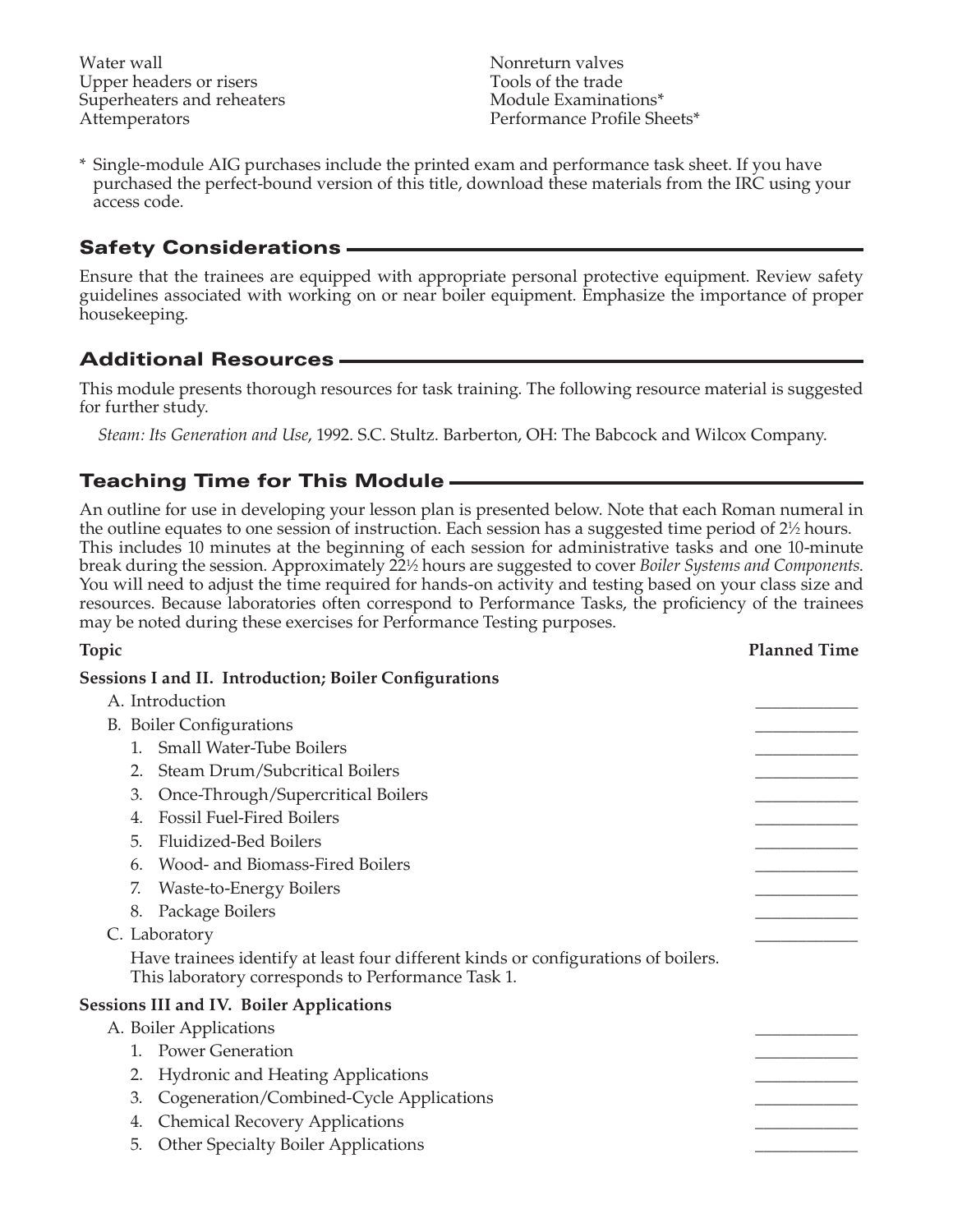# **Sessions V and VI. Boiler Components**

|    | A. Boiler Components                                                                                                                                                                                                                     |  |
|----|------------------------------------------------------------------------------------------------------------------------------------------------------------------------------------------------------------------------------------------|--|
|    | 1. Economizers                                                                                                                                                                                                                           |  |
|    | 2. Steam Drums                                                                                                                                                                                                                           |  |
|    | 3. Downcomers                                                                                                                                                                                                                            |  |
|    | 4. Lower or Mud Drums                                                                                                                                                                                                                    |  |
|    | 5. Lower Distribution Headers                                                                                                                                                                                                            |  |
|    | 6. Water Walls                                                                                                                                                                                                                           |  |
| 7. | <b>Boiler Banks and Generator Banks</b>                                                                                                                                                                                                  |  |
|    | 8. Upper Headers/Risers                                                                                                                                                                                                                  |  |
|    | 9. Superheaters and Reheaters                                                                                                                                                                                                            |  |
|    | 10. Attemperators                                                                                                                                                                                                                        |  |
|    | 11. Nonreturn Valves                                                                                                                                                                                                                     |  |
|    | B. Laboratory                                                                                                                                                                                                                            |  |
|    | Have trainees identify at least twelve boiler components. This laboratory<br>corresponds to Performance Task 2.                                                                                                                          |  |
|    | <b>Sessions VII and VIII. Fuel Combustion Systems</b>                                                                                                                                                                                    |  |
|    | A. Fuel Combustion Systems                                                                                                                                                                                                               |  |
|    | 1. Coal-Fired Burners                                                                                                                                                                                                                    |  |
|    | 2. Oil- and Gas-Fired Burners                                                                                                                                                                                                            |  |
|    | 3. Wood and Biomass Burners                                                                                                                                                                                                              |  |
|    | 4. Chemical Recovery Burners                                                                                                                                                                                                             |  |
|    | 5. Cyclone Furnace                                                                                                                                                                                                                       |  |
|    | 6. Fluidized Bed Combustion                                                                                                                                                                                                              |  |
|    | <b>Session IX. Review and Testing</b>                                                                                                                                                                                                    |  |
|    | A. Review                                                                                                                                                                                                                                |  |
|    | <b>B.</b> Module Examination                                                                                                                                                                                                             |  |
| 1. | Trainees must score 70 percent or higher to receive recognition from NCCER.                                                                                                                                                              |  |
|    | 2. Record the testing results on Training Report Form 200 and submit the results<br>to the Training Program Sponsor.                                                                                                                     |  |
|    | C. Performance Testing                                                                                                                                                                                                                   |  |
| 1. | Trainees must perform each task to the satisfaction of the instructor to receive<br>recognition from NCCER. If applicable, proficiency noted during laboratory<br>exercises can be used to satisfy the Performance Testing requirements. |  |
|    | 2. Record the testing results on Training Report Form 200 and submit the results to<br>the Training Program Sponsor.                                                                                                                     |  |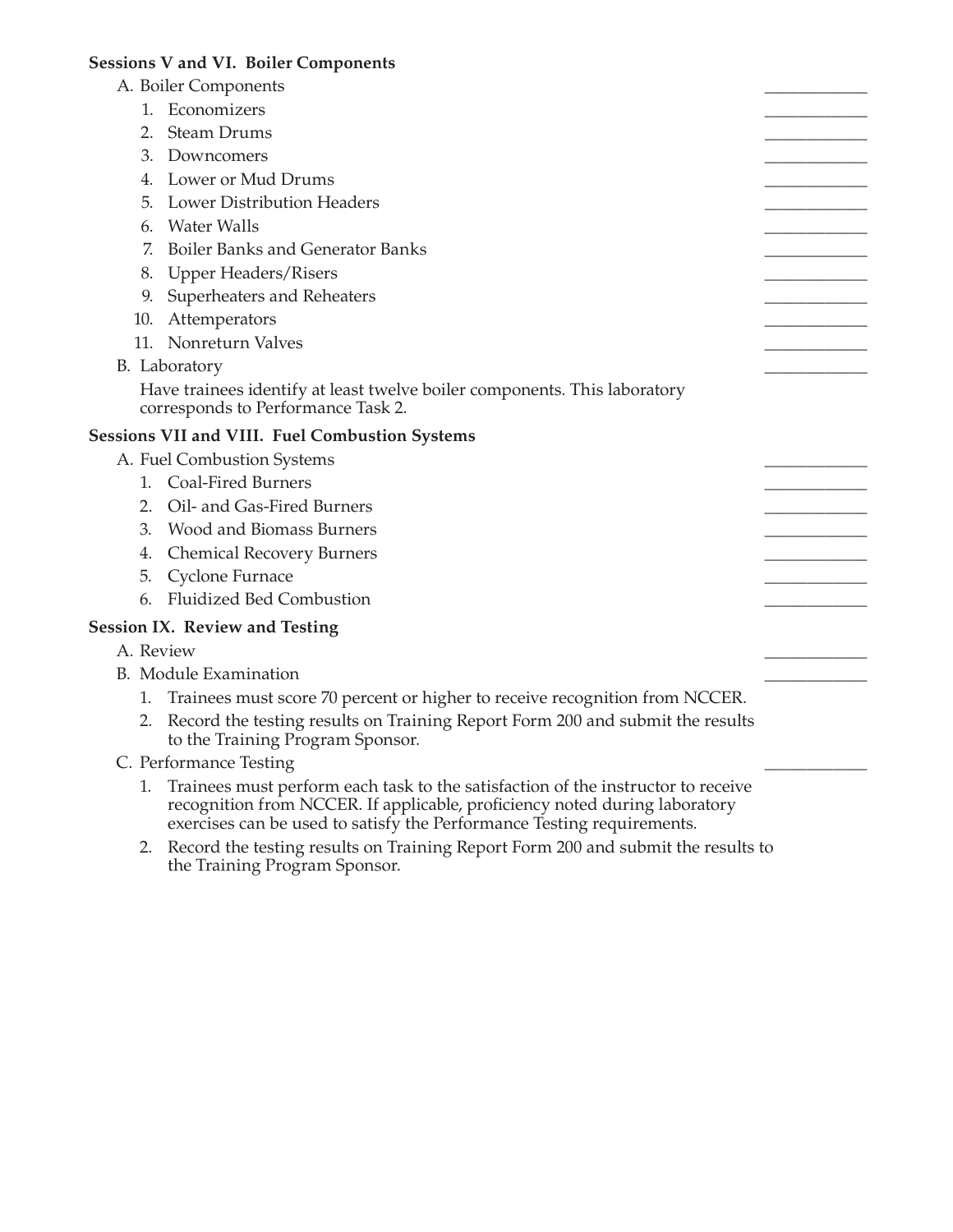#### Module Overview

This module describes the valves most often found in any system requiring the control of liquids or gases and explains how they are installed.

#### Prerequisites

Prior to training with this module, it is recommended that the trainee shall have successfully completed the following: *Core Curriculum; Boilermaking Level One*; and *Boilermaking Level Two,* Module 34201-11.

## Objectives

Upon completion of this module, the trainee will be able to do the following:

- 1. Identify types of valves that start and stop flow.
- 2. Identify types of valves that regulate flow.
- 3. Identify types of valves that relieve pressure.
- 4. Identify types of valves that regulate the direction of flow.
- 5. Identify types of valve actuators.
- 6. Explain how to properly store and handle valves.
- 7. Explain valve locations and positions.
- 8. Explain the factors that influence valve selection.
- 9. Interpret valve markings and nameplate information.

# Performance Tasks

Under the supervision of the instructor, the trainee should be able to do the following:

- 1. Identify types of valves that start and stop flow.
- 2. Identify types of valves that regulate flow.
- 3. Identify types of valves that relieve pressure.
- 4. Identify types of valves that regulate the direction of flow.
- 5. Identify types of valve actuators.
- 6. Given a selected number of valves, match the valve to its given application.
- 7. Interpret valve markings and nameplate information.

#### Materials and Equipment

Multimedia projector and screen *Boilermaking Level Two* PowerPoint® Presentation Slides (ISBN 978-0-13-257333-7) Computer Whiteboard/chalkboard Markers/chalk Pencils and scratch paper Appropriate personal protective equipment Access to new and used valves: Angle valves Ball valves Ball check valves Butterfly valves

Butterfly check valves Control valves Diaphragm valves Flanged end valves Foot valves Gate valves Gate valves with different bonnets and stems Globe valves Knife gate valves Lift check valves Needle valves Plug valves Relief valves Safety valves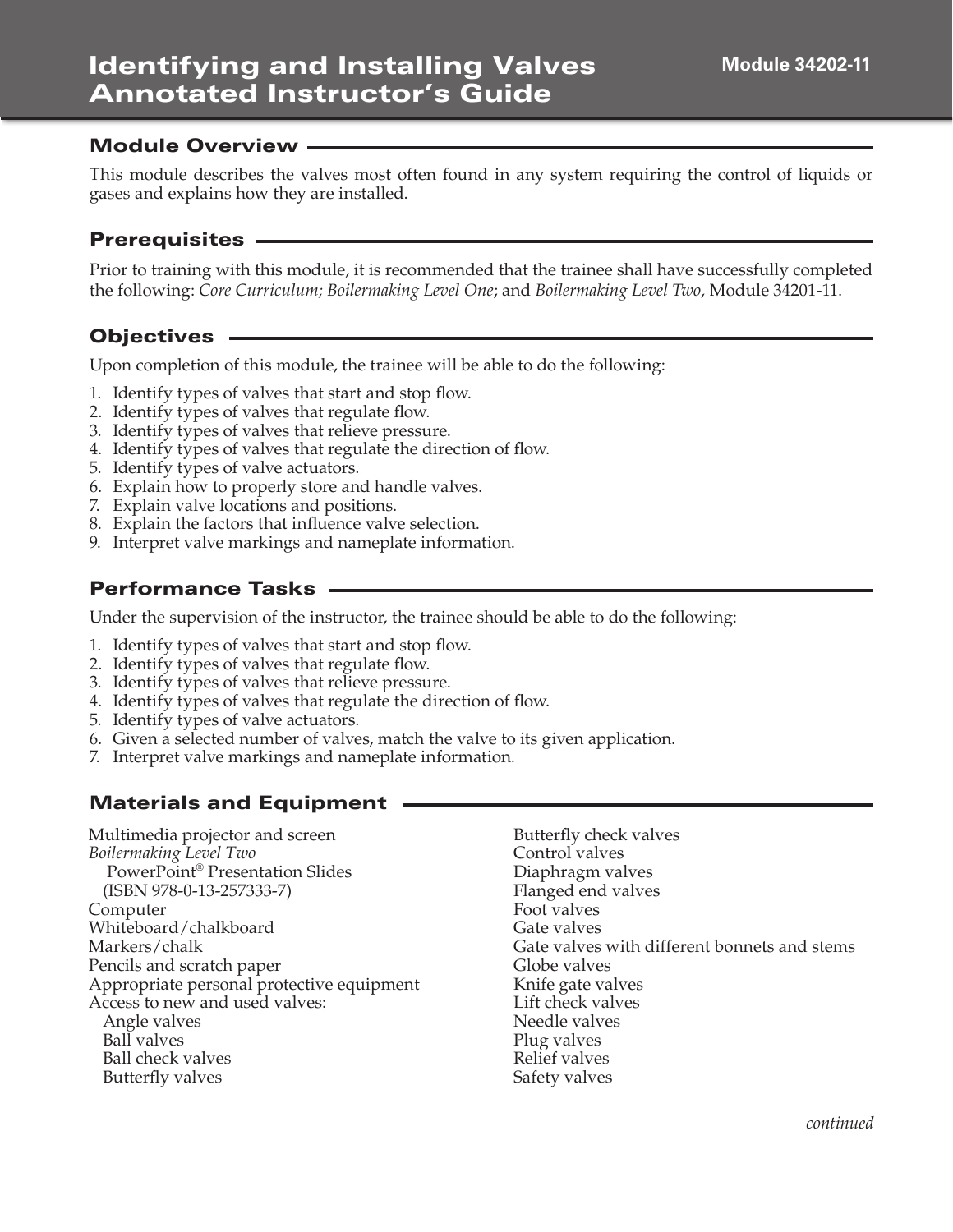- Swing check valves Threaded end valves Welded end valves Y-type valves Copies of company's lockout and tagout procedures Locks and tags needed for proper lockout Any required barrier materials Copies of company's fall protection procedures Vendor manuals and drawings for different types of valves and actuators Access to new and used actuators: Gear operators Chain operators Pneumatic and hydraulic actuators Electric or air motor-driven actuators
- Access to actual pipelines with installed valves and actuators Piping and instrumentation drawings (P&IDs) of actual pipelines and their related components Applicable gaskets Cut-away examples of valves discussed in this module Access to lubricants made for valves Access to rigging and lifting hardware capable of lifting and moving large valves Vertically mounted sections of pipe with flange connectors to mate with the large valves Tools of the boilermaking trade Module Examinations\* Performance Profile Sheets\*
- \* Single-module AIG purchases include the printed exam and performance task sheet. If you have purchased the perfect-bound version of this title, download these materials from the IRC using your access code.

# **Safety Considerations**

Ensure that the trainees are equipped with appropriate personal protective equipment and know how to use it properly. Review safety guidelines associated with working on or near valves and boiler equipment. Emphasize the importance of proper housekeeping.

# Additional Resources

This module presents thorough resources for task training. The following resource material is suggested for further study.

*Choosing the Right Valve*. New York, NY: Crane Company.

*Piping Pointers; Application and Maintenance of Valves and Piping Equipment*. New York, NY: Crane Company.

*The Piping Guide,* 1980. San Francisco, CA: Syentek Books Company, Ltd.

# Teaching Time for This Module

An outline for use in developing your lesson plan is presented below. Note that each Roman numeral in the outline equates to one session of instruction. Each session has a suggested time period of 2½ hours. This includes 10 minutes at the beginning of each session for administrative tasks and one 10-minute break during the session. Approximately 20 hours are suggested to cover *Identifying and Installing Valves*. You will need to adjust the time required for hands-on activity and testing based on your class size and resources. Because laboratories often correspond to Performance Tasks, the proficiency of the trainees may be noted during these exercises for Performance Testing purposes.

| Topic                                                             | <b>Planned Time</b> |
|-------------------------------------------------------------------|---------------------|
| Sessions I and II. Introduction; Identifying Valves and Actuators |                     |
| A. Introduction                                                   |                     |
| B. Valves That Start and Stop Flow                                |                     |
| 1. Gate Valves                                                    |                     |
| 2. Knife Gate Valves                                              |                     |
| 3. Ball Valves                                                    |                     |
| 4. Plug Valves                                                    |                     |
| 5. Three-Way Valves                                               |                     |
|                                                                   |                     |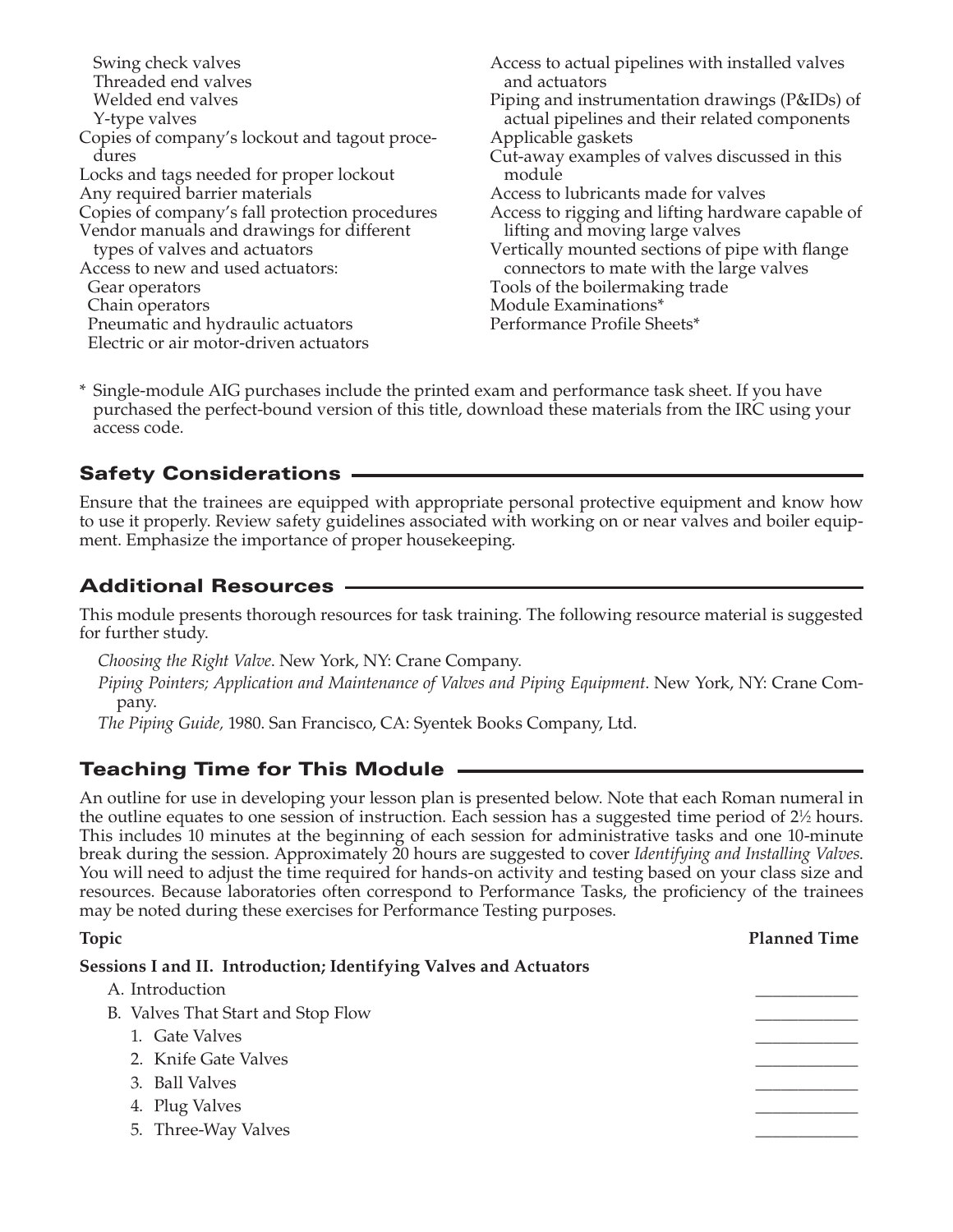#### C. Valves That Regulate Flow

- 1. Globe Valves
- 2. Y-Type Valves
- 3. Butterfly Valves
- 4. Diaphragm Valves
- 5. Needle Valves
- D. Control Valves
- E. Valves That Relieve Pressure
	- 1. Safety Valves
	- 2. Pressure-Relief Valves
- F. Valves That Regulate Direction of Flow
	- 1. Swing Check Valves
	- 2. Lift Check Valves
	- 3. Ball Check Valve
	- 4. Butterfly Check Valves
	- 5. Foot Valves
- G. Valve Actuators
	- 1. Gear Operators
	- 2. Chain Operators
	- 3. Pneumatic and Hydraulic Actuators
	- 4. Electric or Air Motor-Driven Actuators

#### **Sessions III and IV. Laboratory**

A. Laboratory

 Have trainees identify valves that start and stop flow, regulate flow, relieve pressure, and regulate the direction of flow. This laboratory corresponds to Performance Tasks 1–4.

B. Laboratory

 Have the trainees identify the valve actuators used with those valves. This laboratory corresponds to Performance Task 5.

#### **Sessions V and VI. Storing and Handling Valves; Installing Valves**

- A. Storing and Handling Valves
	- 1. Safety Considerations
	- 2. Storing Valves
	- 3. Rigging and Moving Valves
- B. Installing Valves

#### **Session VII. Valve Selection; Valve Markings and Nameplate Information**

- A. Valve Selection
- B. Valve Markings and Nameplate Information
	- 1. Rating Designation
	- 2. Trim Identification
	- 3. Size Designation
	- 4. Thread Markings
	- 5. Valve Schematic Symbols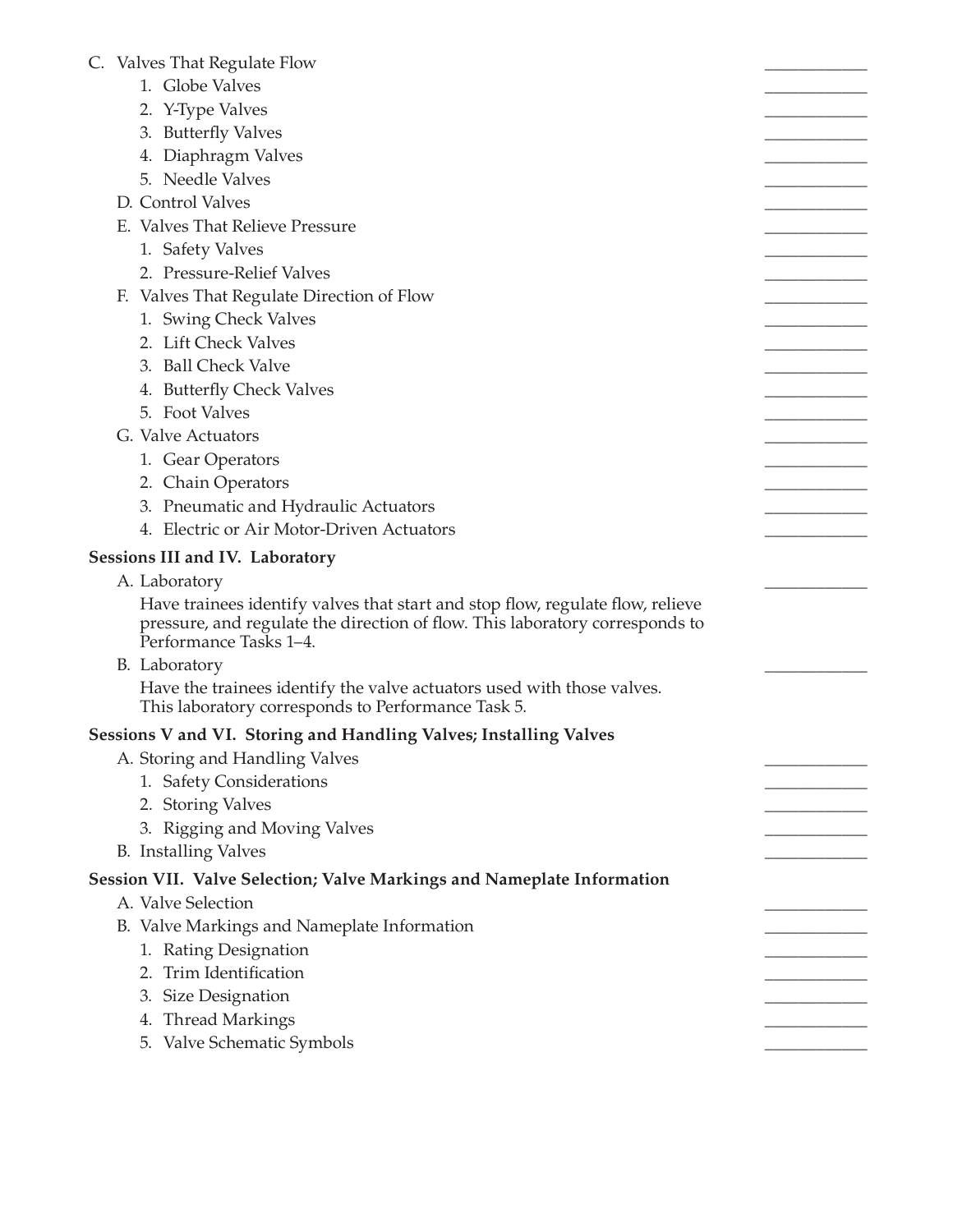C. Laboratory 1. Have trainees match valves with given applications. This laboratory corresponds to Performance Task 6. D. Laboratory 1. Have trainees interpret valve markings and nameplate information from selected valves. This laboratory corresponds to Performance Task 7. **Session VIII. Review and Testing** A. Review \_\_\_\_\_\_\_\_\_\_\_\_ B. Module Examination 1. Trainees must score 70% or higher to receive recognition from NCCER. 2. Record the testing results on Training Report Form 200 and submit the results to the Training Program Sponsor. C. Performance Testing 1. Trainees must perform each task to the satisfaction of the instructor to receive recognition from NCCER. If applicable, proficiency noted during laboratory exercises can be used to satisfy the Performance Testing requirements. 2. Record the testing results on Training Report Form 200 and submit the results to the Training Program Sponsor.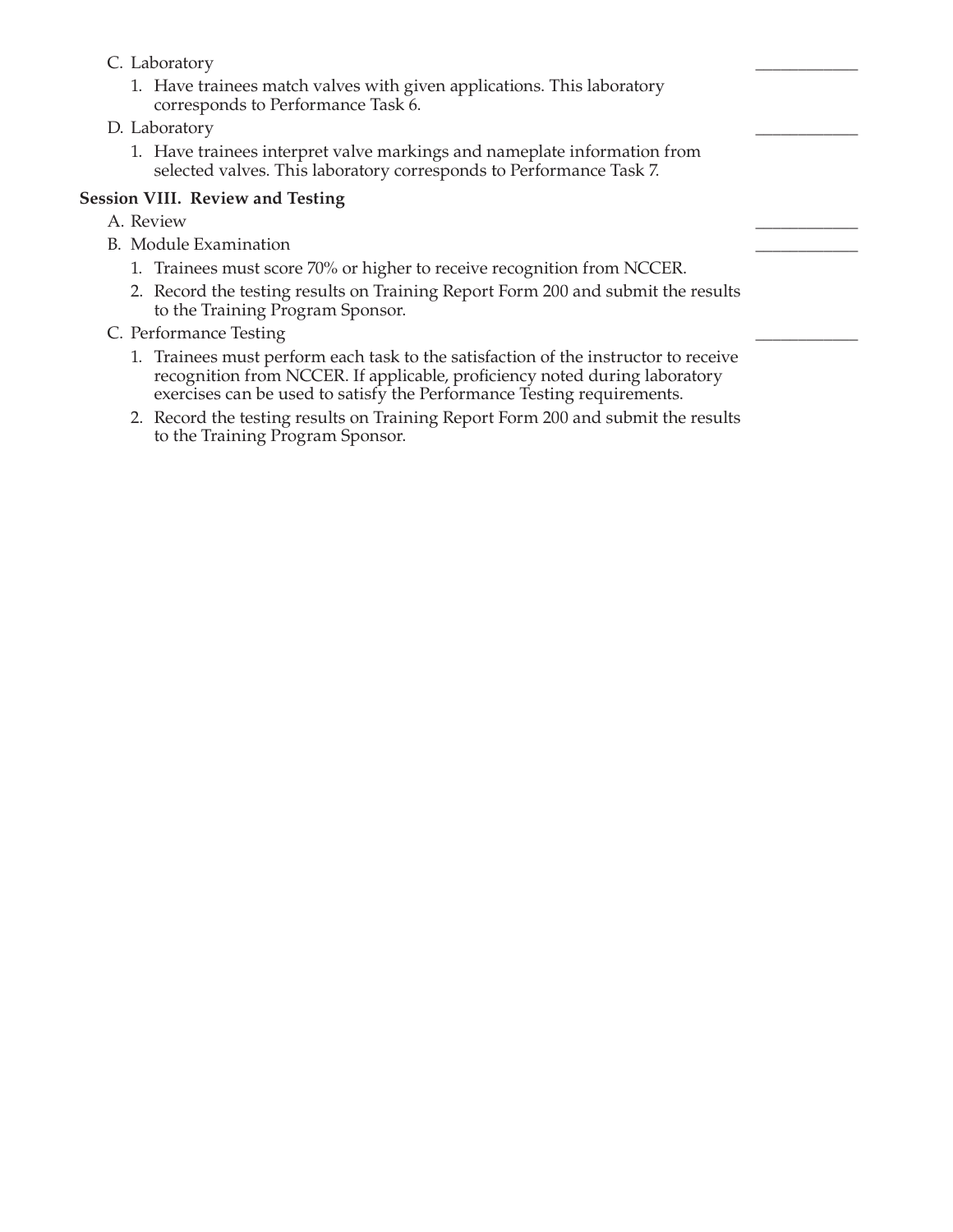# Pipe Hangers and Supports Annotated Instructor's Guide

#### Module Overview

This module describes the devices used to hang and support the pipe systems of a boiler.

#### **Prerequisites -**

Prior to training with this module, it is recommended that the trainee shall have successfully completed *Core Curriculum; Boilermaking Level One*; and *Boilermaking Level Two,* Modules 34201-11 and 34202-11.

## Objectives

Upon completion of this module, the trainee will be able to do the following:

- 1. Identify types of pipe hangers and supports.
- 2. Identify and interpret pipe support drawings and symbols.
- 3. Determine field placement of hangers.
- 4. Identify and install concrete fasteners.
- 5. Explain how to fabricate angle iron brackets to support pipe.
- 6. Identify and explain the types of variable spring can supports.
- 7. Identify and explain the types of constant spring can supports.
- 8. Explain the storing and handling procedures for spring can supports.
- 9. Explain how to install spring can supports.
- 10. Explain how to maintain spring can supports.

## Performance Tasks

Under the supervision of the instructor, the trainee should be able to do the following:

- 1. Identify types of pipe hangers and supports.
- 2. Identify types of connecting units and attachments.
- 3. Identify types of pipe support.
- 4. Read and interpret support drawings and symbols.
- 5. Install nonexpanding concrete fasteners.
- 6. Install expanding concrete fasteners.
- 7. Lay out and mark the cut lines required to fabricate a one-piece 45-degree angle iron bracket.
- 8. Lay out and mark the cut lines required to fabricate a one-piece 30- by 60-degree angle iron bracket.
- 9. Identify spring can support types.
- 10. Read and interpret spring can support detail sheets.
- 11. Install spring can supports.
- 12. Adjust and remove the travel stops from a spring can support.

#### Materials and Equipment

| Multimedia projector and screen           | Access to a variety of hanger connecting units |  |
|-------------------------------------------|------------------------------------------------|--|
| Boilermaking Level Two                    | and attachments:                               |  |
| PowerPoint® Presentation Slides           | Eyebolts                                       |  |
| $(ISBN 978-0-13-257333-7)$                | Turnbuckles                                    |  |
| Computer                                  | Threaded rods                                  |  |
| Whiteboard/chalkboard                     | Rod attachments                                |  |
| Markers/chalk                             | Beam clamps                                    |  |
| Pencils and scratch paper                 | C-clamps                                       |  |
| Appropriate personal protective equipment | Welded beam attachments                        |  |
| Access to a variety of pipe hangers:      | Access to a variety of pipe supports:          |  |
| Adjustable rings and clevises             | U-bolts                                        |  |
| Double-bolt pipe clamps                   | Pipe roll supports                             |  |
| Trapeze hangers                           | Pipe saddles                                   |  |
| Job-fabricated pipe hangers               | Extension riser clamps                         |  |
|                                           | Wall support clamps                            |  |
|                                           | continued                                      |  |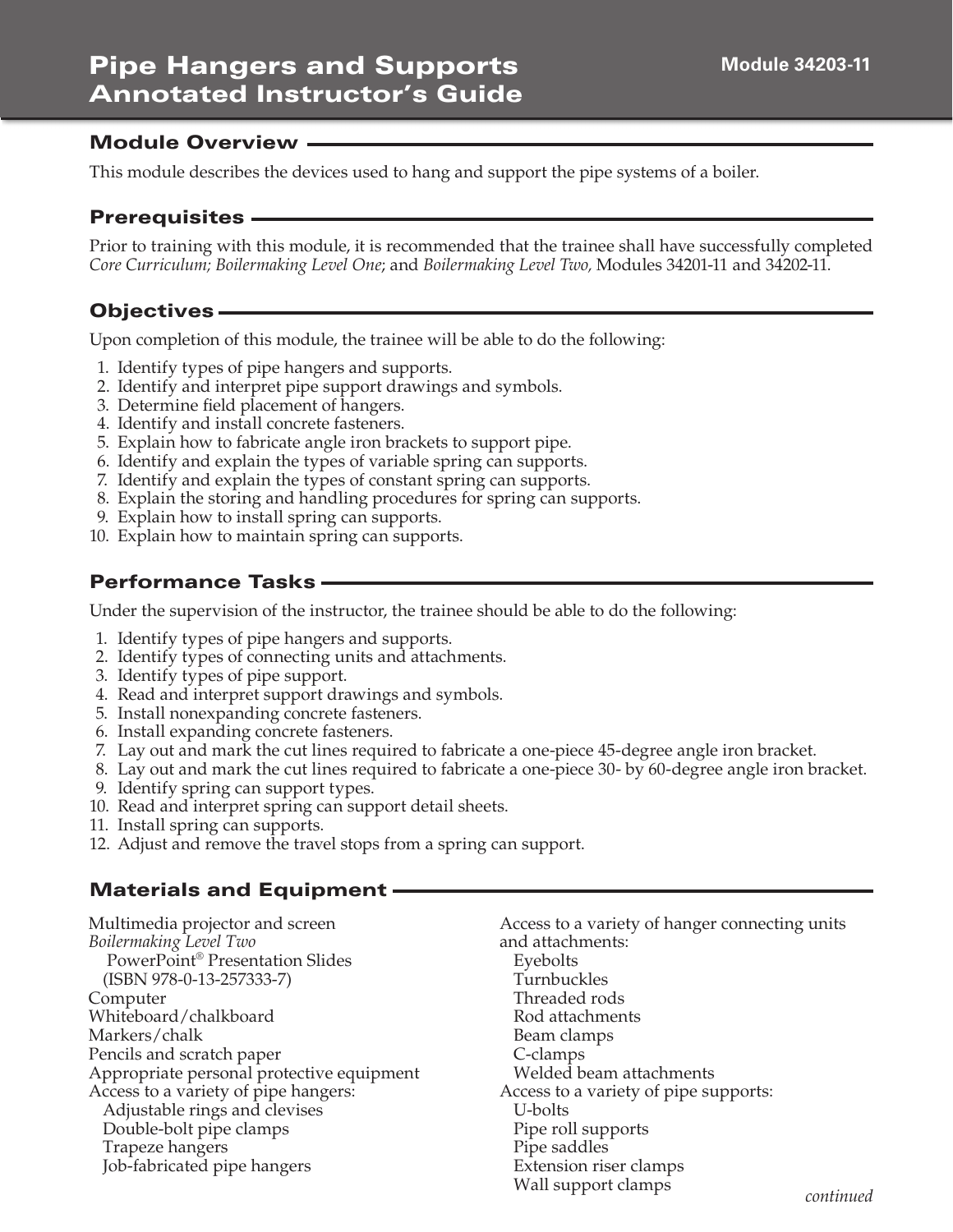- Copies of company's lockout/tagout procedures Locks and tags needed for proper lockout Any required barrier materials Copies of company's fall protection procedures Tools of the trade Tools to measure, mark, cut, heat, and bend angle iron Tools to inspect, clean, measure, and adjust spring can supports Access to a variety of concrete fasteners: Concrete inserts Nonexpanding concrete fasteners Wedge-type expanding concrete fasteners Expansion case-style of expanding concrete fasteners Toggle bolts
- Access to a variety of variable and constant spring can supports (Types A, B, C, D, E, F, and G) Examples of pipe drawings and detail sheets Examples of spring can support detail sheets A supply of angle iron for brackets Examples of pipe support drawings with related lead sheets Access to a variety of snubbers and sway braces Access to required rigging equipment Module Examinations\* Performance Profile Sheets\*
- \* Single-module AIG purchases include the printed exam and performance task sheet. If you have purchased the perfect-bound version of this title, download these materials from the IRC using your access code.

## Safety Considerations

Ensure that the trainees are equipped with appropriate personal protective equipment and know how to use it properly. Review safety guidelines associated with working on or near valves and boiler equipment. Emphasize the importance of proper housekeeping.

## Additional Resources

This module presents thorough resources for task training. The following resource material is suggested for further study.

Anvil International provides information on mechanical supports and hangers at www.anvilintl.com. Cooper B-Line provides information on pipe supports at www.cooperbline.com.

NIBCO provides information on hangers at www.nibco.com.

Piping Technology and Products provides information on spring cans, hangers, and supports at www.pipingtech.com.

#### Teaching Time for This Module

An outline for use in developing your lesson plan is presented below. Note that each Roman numeral in the outline equates to one session of instruction. Each session has a suggested time period of 2½ hours. This includes 10 minutes at the beginning of each session for administrative tasks and one 10-minute break during the session. Approximately 25 hours are suggested to cover *Pipe Hangers and Supports.* You will need to adjust the time required for hands-on activity and testing based on your class size and resources. Because laboratories often correspond to Performance Tasks, the proficiency of the trainees may be noted during these exercises for Performance Testing purposes.

| Topic                                                                                                               | <b>Planned Time</b> |
|---------------------------------------------------------------------------------------------------------------------|---------------------|
| Session I. Introduction; Types of Pipe Hangers and Supports, Part I                                                 |                     |
| A. Introduction                                                                                                     |                     |
| B. Types of Pipe Hangers and Supports                                                                               |                     |
| 1. Pipe Hangers                                                                                                     |                     |
| 2. Hanger Connecting Units and Attachments                                                                          |                     |
| C. Laboratory                                                                                                       |                     |
| 1. Have trainees identify types of pipe hangers and supports. This laboratory<br>corresponds to Performance Task 1. |                     |
| 0 - I I ann tuaireach i deutifer truces af commactive curits and attachments. This labourteur                       |                     |

 2. Have trainees identify types of connecting units and attachments. This laboratory corresponds to Performance Task 2.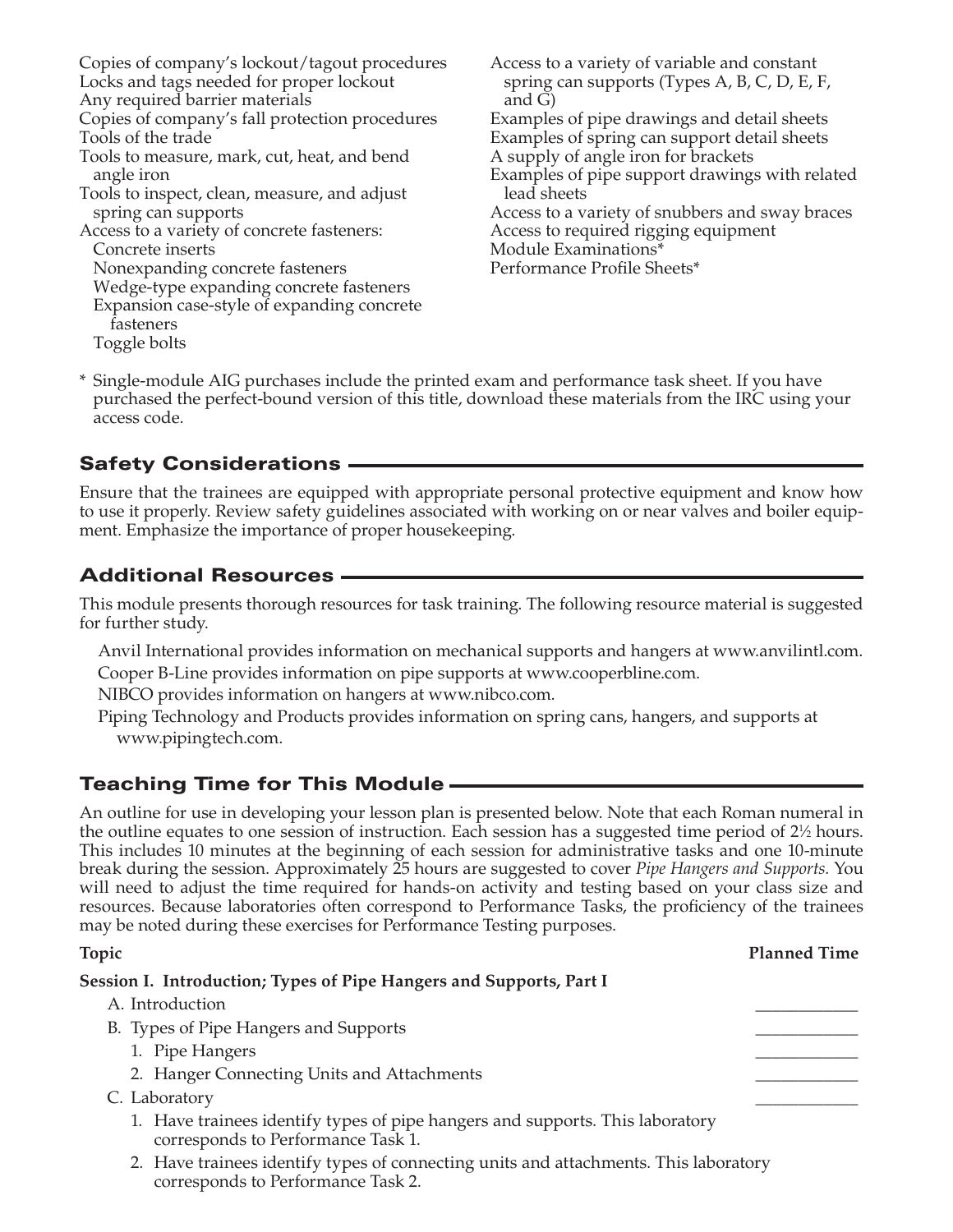| Session II. Types of Hangers and Supports, Part II;<br><b>Pipe Support Drawings and Symbols; Field Placement of Hangers</b>                                                  |  |
|------------------------------------------------------------------------------------------------------------------------------------------------------------------------------|--|
| A. Pipe Supports                                                                                                                                                             |  |
| B. Pipe Support Drawings and Symbols                                                                                                                                         |  |
| C. Field Placement of Hangers                                                                                                                                                |  |
| D. Laboratory                                                                                                                                                                |  |
| 1. Have trainees identify types of pipe support. This laboratory corresponds to<br>Performance Task 3.                                                                       |  |
| 2. Have trainees read and interpret pipe support drawings and symbols.<br>This laboratory corresponds to Performance Task 4.                                                 |  |
| <b>Sessions III and IV. Concrete Fasteners</b>                                                                                                                               |  |
| A. Concrete Fasteners                                                                                                                                                        |  |
| 1. Concrete Inserts                                                                                                                                                          |  |
| 2. Nonexpanding Concrete Fasteners                                                                                                                                           |  |
| 3. Adhesive Anchors                                                                                                                                                          |  |
| 4. Expanding Concrete Fasteners                                                                                                                                              |  |
| 5. Toggle Bolts                                                                                                                                                              |  |
| B. Laboratory                                                                                                                                                                |  |
| 1. Have trainees install nonexpanding concrete fasteners. This laboratory<br>corresponds to Performance Task 5.                                                              |  |
| 2. Have trainees install expanding concrete fasteners. This laboratory corresponds<br>to Performance Task 6.                                                                 |  |
| <b>Session V. Fabricating Brackets</b>                                                                                                                                       |  |
| A. Fabricating Brackets                                                                                                                                                      |  |
| 1. Fabricating 45-Degree Angle Iron Brackets                                                                                                                                 |  |
| 2. Fabricating 30-Degree Angle Iron Brackets                                                                                                                                 |  |
| B. Laboratory                                                                                                                                                                |  |
| 1. Have trainees lay out and mark the cut lines required to fabricate a one-piece<br>45-degree angle iron bracket. This laboratory corresponds to Performance Task 7.        |  |
| 2. Have trainees lay out and mark the cut lines required to fabricate a one-piece 30-<br>by 60-degree angle iron bracket. This laboratory corresponds to Performance Task 8. |  |
| <b>Session VI. Spring Can Supports</b>                                                                                                                                       |  |
| A. Spring Can Supports                                                                                                                                                       |  |
| 1. Variable Spring Can Supports                                                                                                                                              |  |
| 2. Constant Spring Can Supports                                                                                                                                              |  |
| B. Storing and Handling of Supports                                                                                                                                          |  |
| C. Laboratory                                                                                                                                                                |  |
| Have trainees identify spring can support types. This laboratory corresponds to<br>Performance Task 9.                                                                       |  |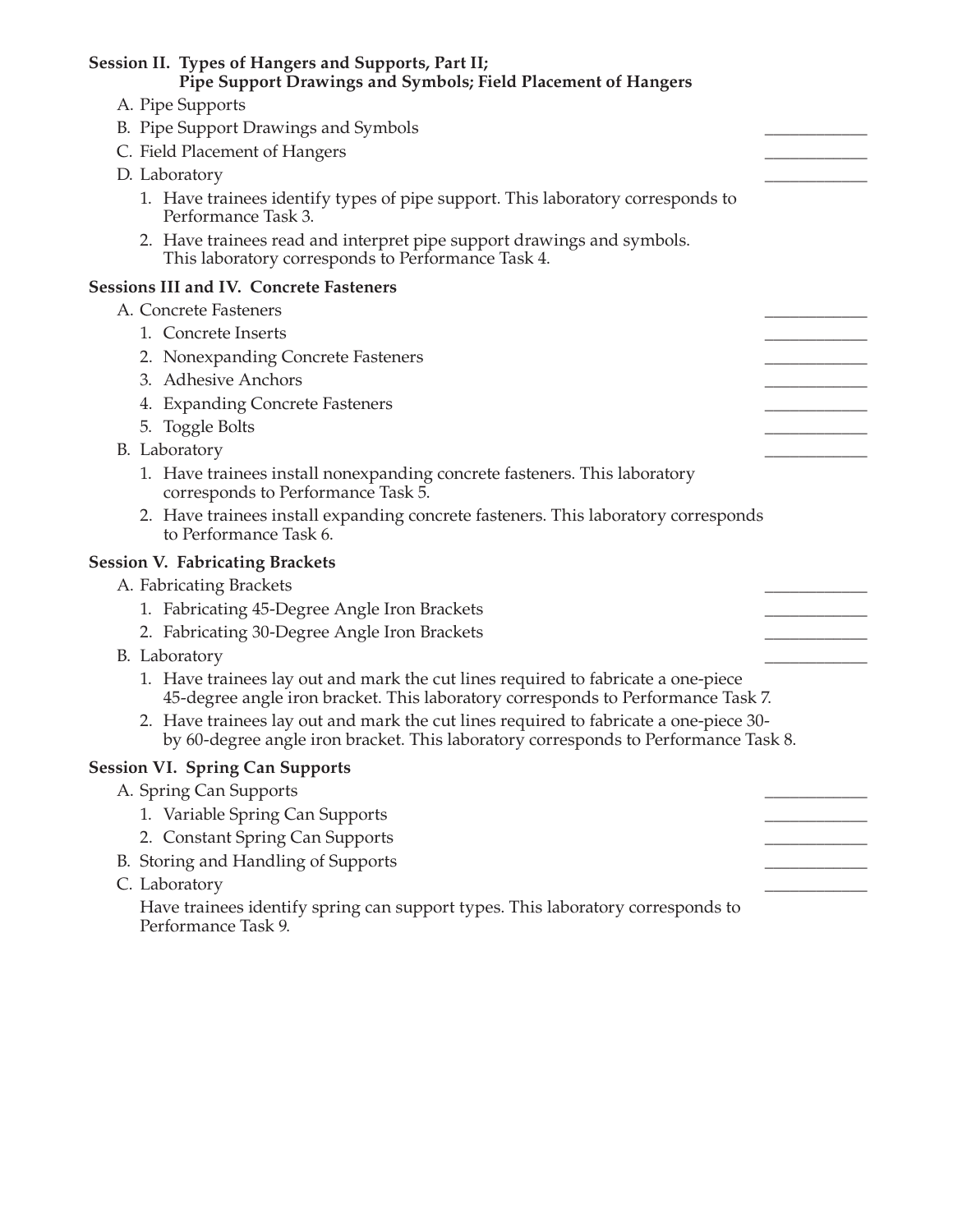#### **Sessions VII and VIII. Installing Spring Can Supports**

- A. Installing Spring Can Supports
	- 1. Identifying Locations of Supports
	- 2. Installing Supports
	- 3. Removing Travel Stops
	- 4. Adjusting Spring Can Supports
- B. Laboratory
	- 1. Have trainees read and interpret spring can support detail sheets. This laboratory corresponds to Performance Task 10.
	- 2. Have trainees install spring can supports. This laboratory corresponds to Performance Task 11.
	- 3. Have trainees adjust and remove the travel stops from a spring can support. This laboratory corresponds to Performance Task 12.

#### **Session IX. Maintaining Variable Spring Can Supports**

- A. Maintaining Variable Spring Can Supports
	- 1. Making Maintenance Checks on Variable Spring Can Supports
	- 2. Replacing Variable Spring Can Supports
	- 3. Special Hangers and Braces for Spring Can Supports

#### **Session X. Review and Testing**

- A. Review \_\_\_\_\_\_\_\_\_\_\_\_
- B. Module Examination
	- 1. Trainees must score 70 percent or higher to receive recognition from NCCER.
	- 2. Record the testing results on Training Report Form 200 and submit the results to the Training Program Sponsor.
- C. Performance Testing
	- 1. Trainees must perform each task to the satisfaction of the instructor to receive recognition from NCCER. If applicable, proficiency noted during laboratory exercises can be used to satisfy the Performance Testing requirements.
	- 2. Record the testing results on Training Report Form 200 and submit the results to the Training Program Sponsor.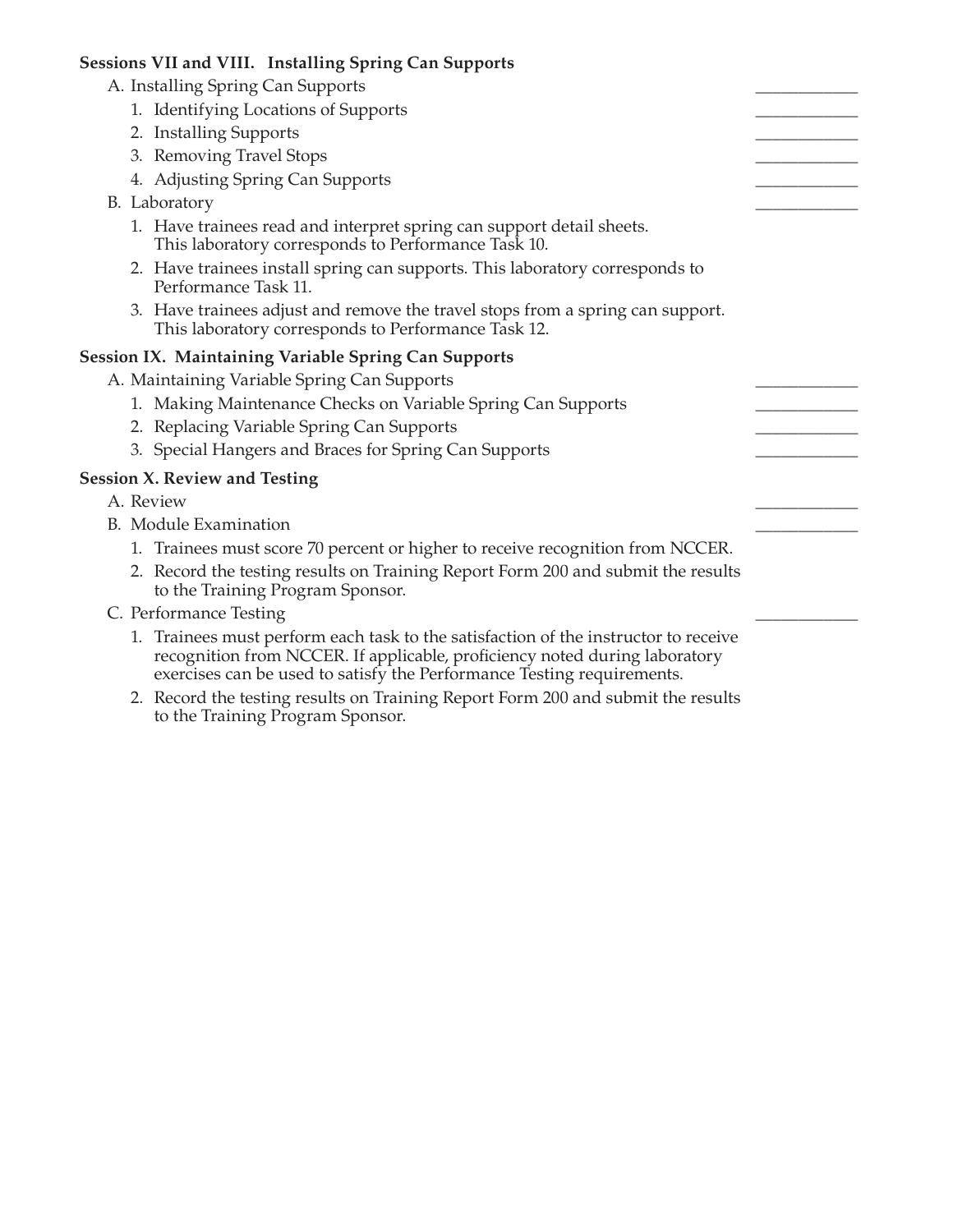# Drawings and Detail Sheets Annotated Instructor's Guide

#### Module Overview

This module introduces the trainee to plot plans, structural drawings, elevation drawings, as-built drawings, equipment arrangement drawings, P&IDs, isometric drawings, spool sheets, and detail sheets.

#### **Prerequisites**

Prior to training with this module, it is recommended that the trainee shall have successfully completed *Core Curriculum*; *Boilermaking Level One*; and *Boilermaking Level Two*, Modules 34201-11 through 34203-11.

## Objectives

Upon completion of this module, the trainee will be able to do the following:

- 1. Identify parts of drawings.
- 2. Identify types of drawings.
- 3. Make field sketches.
- 4. Interpret drawing indexes and line lists.

## Performance Tasks

Under the supervision of the instructor, the trainee should be able to do the following:

- 1. Identify parts of a drawing:
	- Title block
	- Scales and measurements
	- Symbols and abbreviations
	- Notes
	- Revision blocks
	- Coordinates
- 2. Interpret the following:
	- Drawing indexes
	- Line lists
- 3. Identify the following types of drawings:
	- Plot plans
	- Structural drawings
	- Elevation and section drawings
	- Equipment arrangement drawings
	- P&IDs
	- Isometric drawings
	- Spool drawings
	- Pipe support drawings and detail sheets
	- Orthographic drawings
- 4. Make field sketches:
	- Orthographic
	- Isometric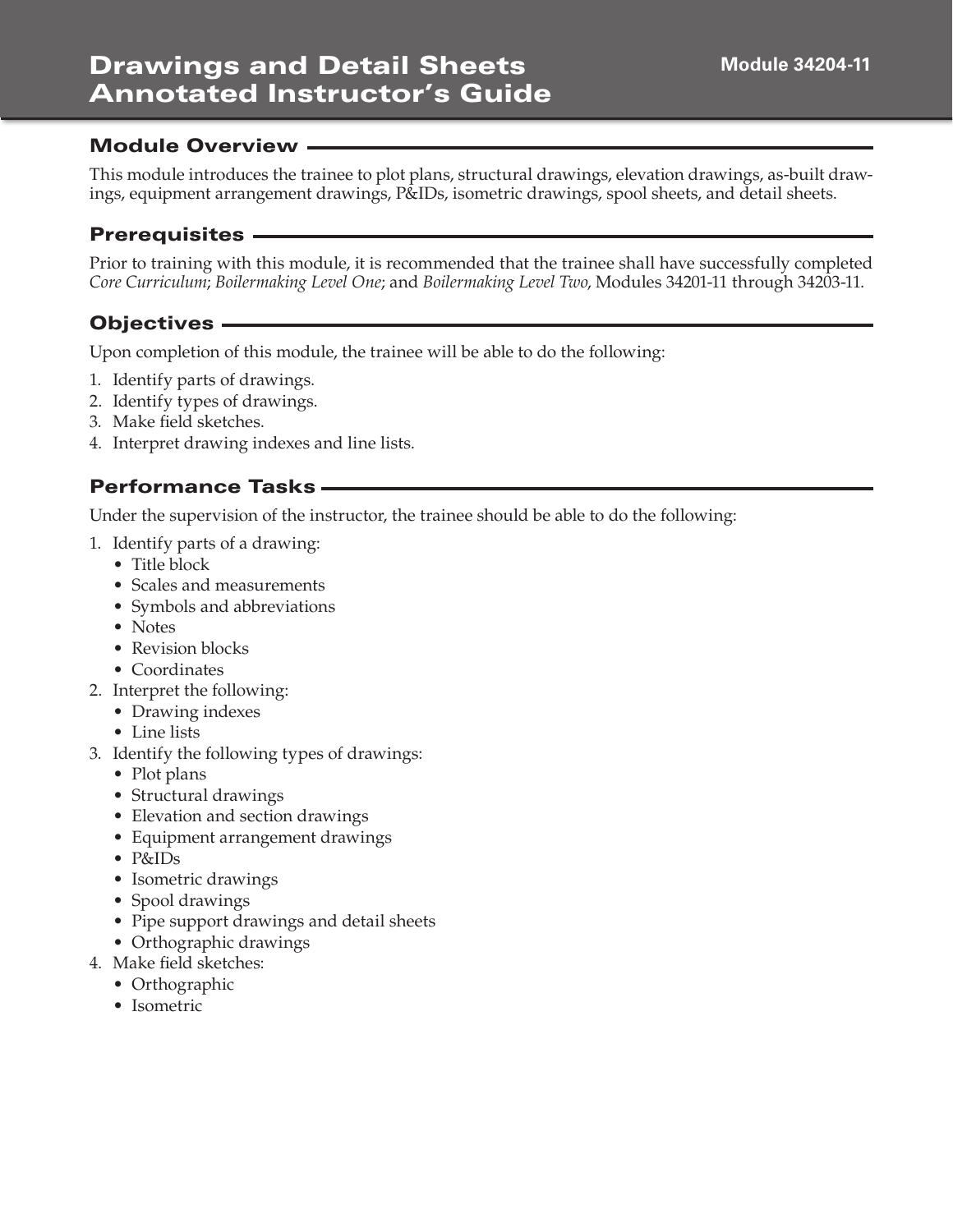# Materials and Equipment

Multimedia projector and screen *Boilermaking Level Two* PowerPoint® Presentation Slides (ISBN 978-0-13-257333-7) Computer Whiteboard/chalkboard Markers/chalk Pencils and scratch paper Appropriate personal protective equipment Set of blueprints Plot plan Structural drawings Elevation and section drawings As-built drawings Equipment arrangement drawings P&IDs

Isometric drawings Spool drawings Equipment drawings Pipe support drawings Orthographic drawings Pencils Sketch pad Rulers Several sets of piping drawings Commercial prints or public works drawings Small object such as a pipe fitting or valve for sketching Copies of the Quick Quiz\* Module Examinations\*\* Performance Profile Sheets\*\*

\* Located at the back of this module.

\*\* Single-module AIG purchases include the printed exam and performance task sheet. If you have purchased the perfect-bound version of this title, download these materials from the IRC using your access code.

## Safety Considerations

Ensure that the trainees are equipped with appropriate personal protective equipment and know how to use it properly. This module may require trainees to visit construction sites or utility areas. Ensure that they are briefed on site safety procedures.

#### Additional Resources

This module presents thorough resources for task training. The following resource material is suggested for further study.

*Process Piping Drafting*, 1986. Rip Weaver. Houston, TX: Gulf Publishing Company.

# Teaching Time for This Module

An outline for use in developing your lesson plan is presented below. Note that each Roman numeral in the outline equates to one session of instruction. Each session has a suggested time period of 2<sup>1</sup>/<sub>2</sub> hours. This includes 10 minutes at the beginning of each session for administrative tasks and one 10-minute break during the session. Approximately 15 hours are suggested to cover *Drawings and Detail Sheets*. You will need to adjust the time required for hands-on activity and testing based on your class size and resources. Because laboratories often correspond to Performance Tasks, the proficiency of the trainees may be noted during these exercises for Performance Testing purposes.

**Topic Planned Time** 

| Sessions I and II. Identifying and Interpreting Drawings |  |
|----------------------------------------------------------|--|
| A. Introduction                                          |  |
| B. Identifying Parts of Drawings                         |  |
| 1. Title Blocks                                          |  |
| 2. Scales and Measurements                               |  |
| 3. Symbols and Abbreviations                             |  |
| 4. Notes                                                 |  |
| 5. Revision Blocks                                       |  |
| 6. Coordinates                                           |  |
| 7. Drawing Indexes                                       |  |
| 8. Line Lists                                            |  |
|                                                          |  |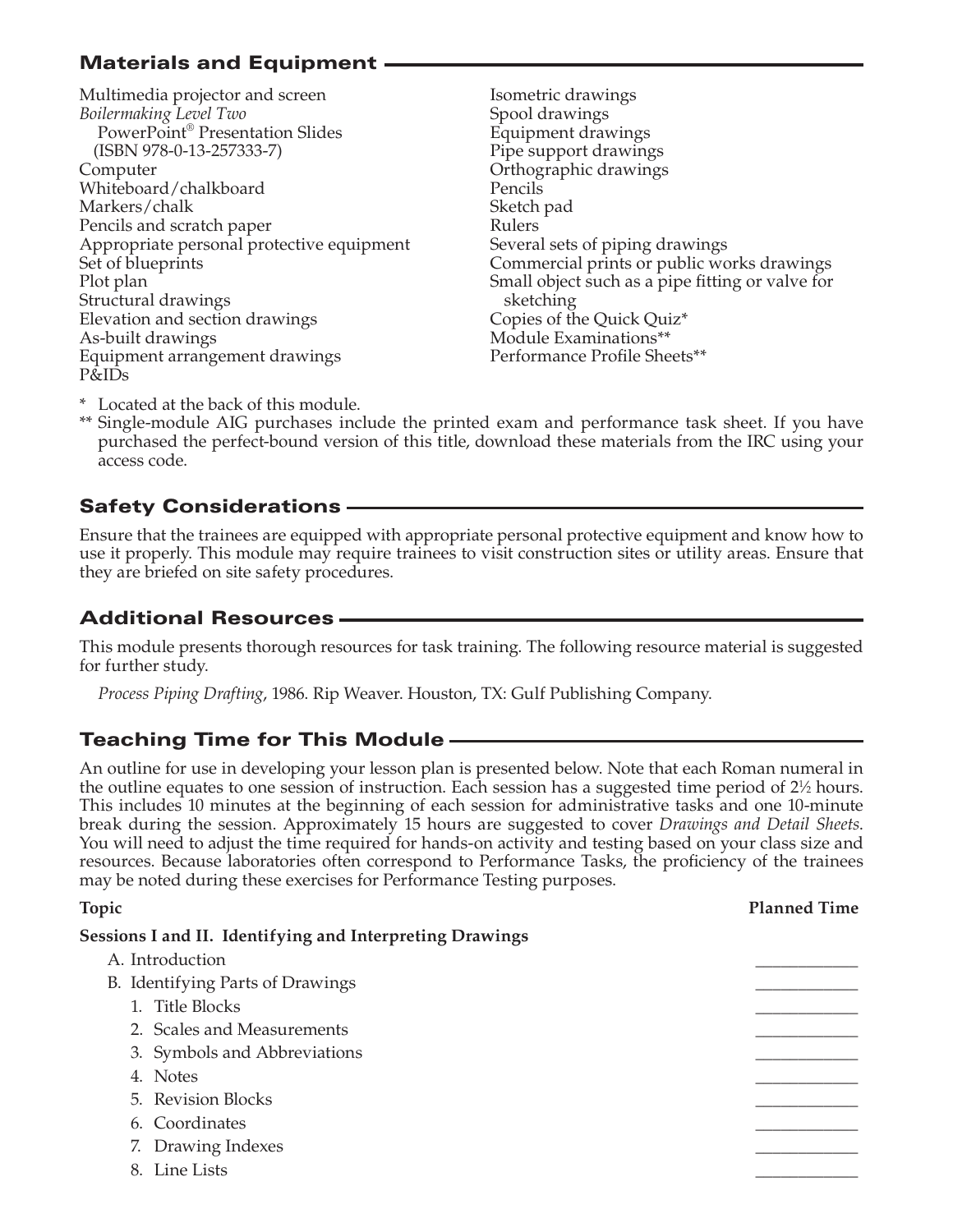| C. Laboratory                                                                                                                                                                                                                               |  |
|---------------------------------------------------------------------------------------------------------------------------------------------------------------------------------------------------------------------------------------------|--|
| 1. Have trainees practice identifying parts of drawings. This laboratory<br>corresponds to Performance Task 1.                                                                                                                              |  |
| 2. Have trainees practice interpreting drawing indexes and line lists. This<br>laboratory corresponds to Performance Task 2.                                                                                                                |  |
| <b>Session III. Identifying Different Types of Drawings</b>                                                                                                                                                                                 |  |
| A. Types of Drawings                                                                                                                                                                                                                        |  |
| 1. Plot Plans                                                                                                                                                                                                                               |  |
| 2. Structural Drawings                                                                                                                                                                                                                      |  |
| 3. Elevation and Section Drawings                                                                                                                                                                                                           |  |
| 4. As-Built Drawings                                                                                                                                                                                                                        |  |
| 5. Equipment Arrangement Drawings                                                                                                                                                                                                           |  |
| 6. P&IDs                                                                                                                                                                                                                                    |  |
| 7. Isometric Drawings                                                                                                                                                                                                                       |  |
| 8. Spool Drawings                                                                                                                                                                                                                           |  |
| 9. Equipment Drawings                                                                                                                                                                                                                       |  |
| 10. Pipe Support Drawings and Detail Sheets                                                                                                                                                                                                 |  |
| 11. Orthographic Drawings                                                                                                                                                                                                                   |  |
| B. Laboratory                                                                                                                                                                                                                               |  |
| Have trainees practice identifying different types of drawings. This laboratory<br>corresponds to Performance Task 3.                                                                                                                       |  |
| <b>Sessions IV and V. Making Field Sketches</b>                                                                                                                                                                                             |  |
| A. Field Sketches                                                                                                                                                                                                                           |  |
| 1. Orthographic                                                                                                                                                                                                                             |  |
| 2. Isometric                                                                                                                                                                                                                                |  |
| B. Laboratory                                                                                                                                                                                                                               |  |
| Have trainees practice making field sketches. This laboratory corresponds to<br>Performance Task 4.                                                                                                                                         |  |
| <b>Session VI. Review and Testing</b>                                                                                                                                                                                                       |  |
| A. Module Review                                                                                                                                                                                                                            |  |
| <b>B.</b> Module Examination                                                                                                                                                                                                                |  |
| 1. Trainees must score 70 percent or higher to receive recognition from NCCER.                                                                                                                                                              |  |
| 2. Record the testing results on Training Report Form 200, and submit the results<br>to the Training Program Sponsor.                                                                                                                       |  |
| C. Performance Testing                                                                                                                                                                                                                      |  |
| 1. Trainees must perform each task to the satisfaction of the instructor to receive<br>recognition from NCCER. If applicable, proficiency noted during laboratory<br>exercises can be used to satisfy the Performance Testing requirements. |  |

 2. Record the testing results on Training Report Form 200, and submit the results to the Training Program Sponsor.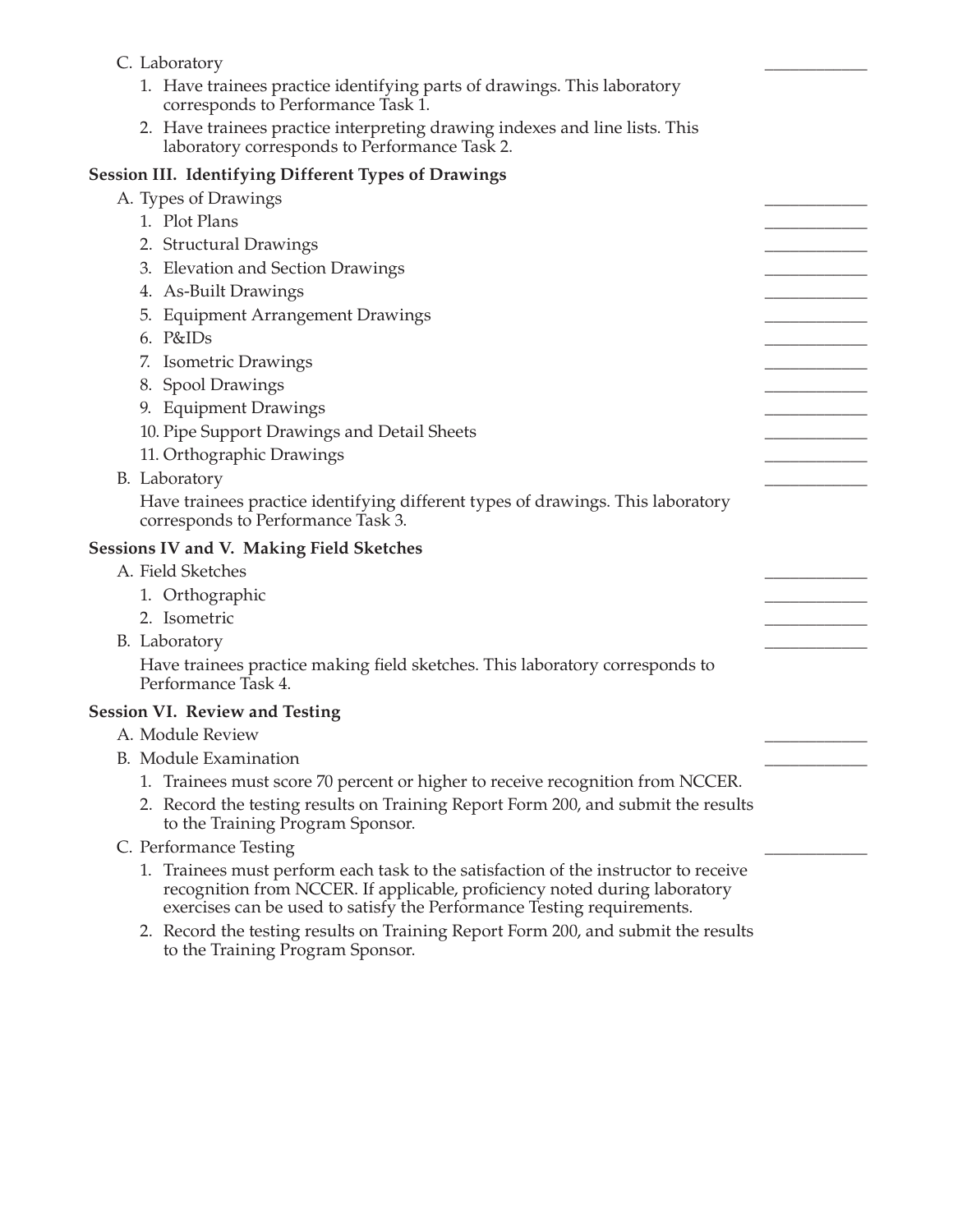#### Module Overview

This module covers the hardware and systems commonly used by boilermakers. It also describes various types of anchors and supports, their applications, and how to install them safely.

#### Prerequisites

Prior to training with this module, it is recommended that the trainee shall have successfully completed *Core Curriculum*; *Boilermaking Level One*; and *Boilermaking Level Two*, Modules 34201-11 through 34204-11.

#### Objectives

Upon completion of this module, the trainee will be able to do the following:

- 1. Identify and explain the use of threaded fasteners.
- 2. Identify and explain the use of non-threaded fasteners.
- 3. Identify and explain the use of anchors.
- 4. Select the correct fasteners and anchors for given applications.
- 5. Install fasteners and anchors.

#### Performance Tasks

Under the supervision of the instructor, the trainee should be able to do the following:

- 1. Install selected threaded fasteners.
- 2. Install selected screws.
- 3. Install selected anchors.

#### Materials and Equipment

Multimedia projector and screen *Boilermaking Level Two* PowerPoint® Presentation Slides (ISBN 978-0-13-257333-7) Computer Whiteboard/chalkboard Markers/chalk Pencils and scratch paper Appropriate personal protective equipment Miscellaneous hand tools used with screws, bolts, and nuts Various types of screws, bolts, and nuts Several types of washers Torque wrench Retaining rings Keys Motor Pin fasteners Taper, spring, and cotter pins Pop rivets Rivet gun Tie wraps Eye bolts Threaded inserts

U-nuts J-nuts Cage nuts One-step anchors Wedge anchors Stud bolt anchors Sleeve anchors Hammer-set anchors Threaded rod anchors Lead or caulk-in anchors Single- and double-expansion anchors Manufacturer's literature on anchors Masonry anchors Two-part epoxy anchors Collection of odd screws, bolts, and fasteners Thread gauges Micrometers Gypsum wallboard (optional) Plywood (optional) Weights or other loads Copies of the Quick Quiz\* Module Examinations\*\* Performance Profile Sheets\*\*

\* Located at the back of this module.

\*\* Single-module AIG purchases include the printed exam and performance task sheet. If you have purchased the perfect-bound version of this title, download these materials from the IRC using your access code.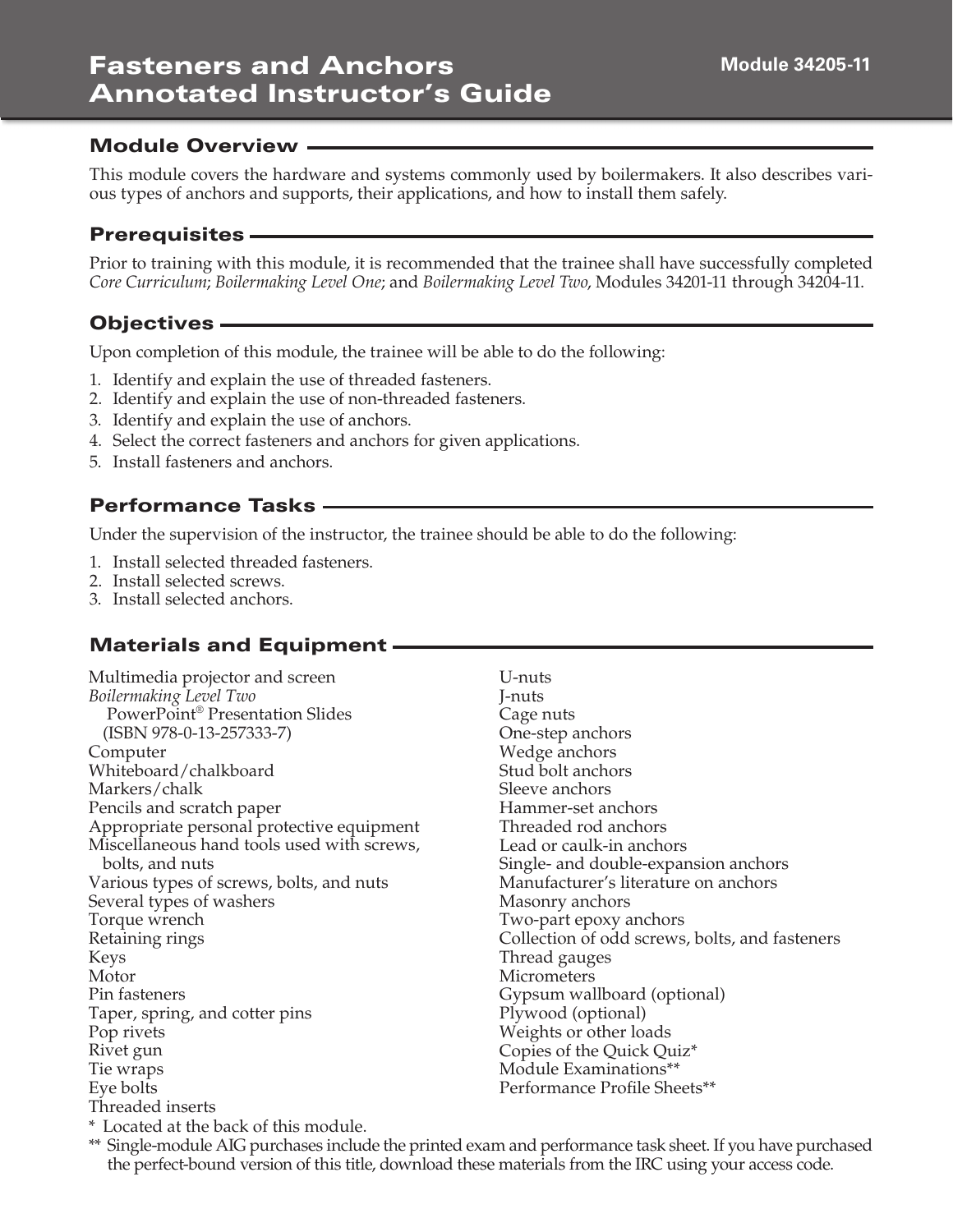# **Safety Considerations**

Ensure that the trainees are equipped with appropriate personal protective equipment and know how to use it properly. This module requires trainees to use hand and power tools. Emphasize basic tool safety.

# Additional Resources

This module presents thorough resources for task training. The following resource material is suggested for further study.

http://www.confast.com. http://www.boltdepot.com/fastener-information.

# Teaching Time for This Module

An outline for use in developing your lesson plan is presented below. Note that each Roman numeral in the outline equates to one session of instruction. Each session has a suggested time period of 2<sup>1</sup>/<sub>2</sub> hours. This includes 10 minutes at the beginning of each session for administrative tasks and one 10-minute break during the session. Approximately 5 hours are suggested to cover *Fasteners and Anchors*. You will need to adjust the time required for hands-on activity and testing based on your class size and resources. Because laboratories often correspond to Performance Tasks, the proficiency of the trainees may be noted during these exercises for Performance Testing purposes.

| Topic                                                                                                       | <b>Planned Time</b> |
|-------------------------------------------------------------------------------------------------------------|---------------------|
| Session I. Introduction; Threaded Fasteners; Non-Threaded Fasteners;<br><b>Special Threaded Fasteners</b>   |                     |
| A. Introduction                                                                                             |                     |
| <b>B.</b> Threaded Fasteners                                                                                |                     |
| 1. Thread Standards                                                                                         |                     |
| 2. Bolt and Screw Types                                                                                     |                     |
| 3. Nuts                                                                                                     |                     |
| 4. Washers                                                                                                  |                     |
| 5. Installing Threaded Fasteners                                                                            |                     |
| C. Laboratory                                                                                               |                     |
| 1. Have trainees install selected threaded fasteners. This laboratory corresponds<br>to Performance Task 1. |                     |
| 2. Have trainees install selected screws. This laboratory corresponds to<br>Performance Task 2.             |                     |
| D. Non-Threaded Fasteners                                                                                   |                     |
| 1. Retainer Fasteners                                                                                       |                     |
| 2. Keys                                                                                                     |                     |
| 3. Pin Fasteners                                                                                            |                     |
| 4. Blind/Pop Rivets                                                                                         |                     |
| 5. Tie Wraps                                                                                                |                     |
| E. Special Threaded Fasteners                                                                               |                     |
| 1. Eye Bolts                                                                                                |                     |
| 2. Threaded Inserts                                                                                         |                     |
| 3. Panel and Electrical Mounts                                                                              |                     |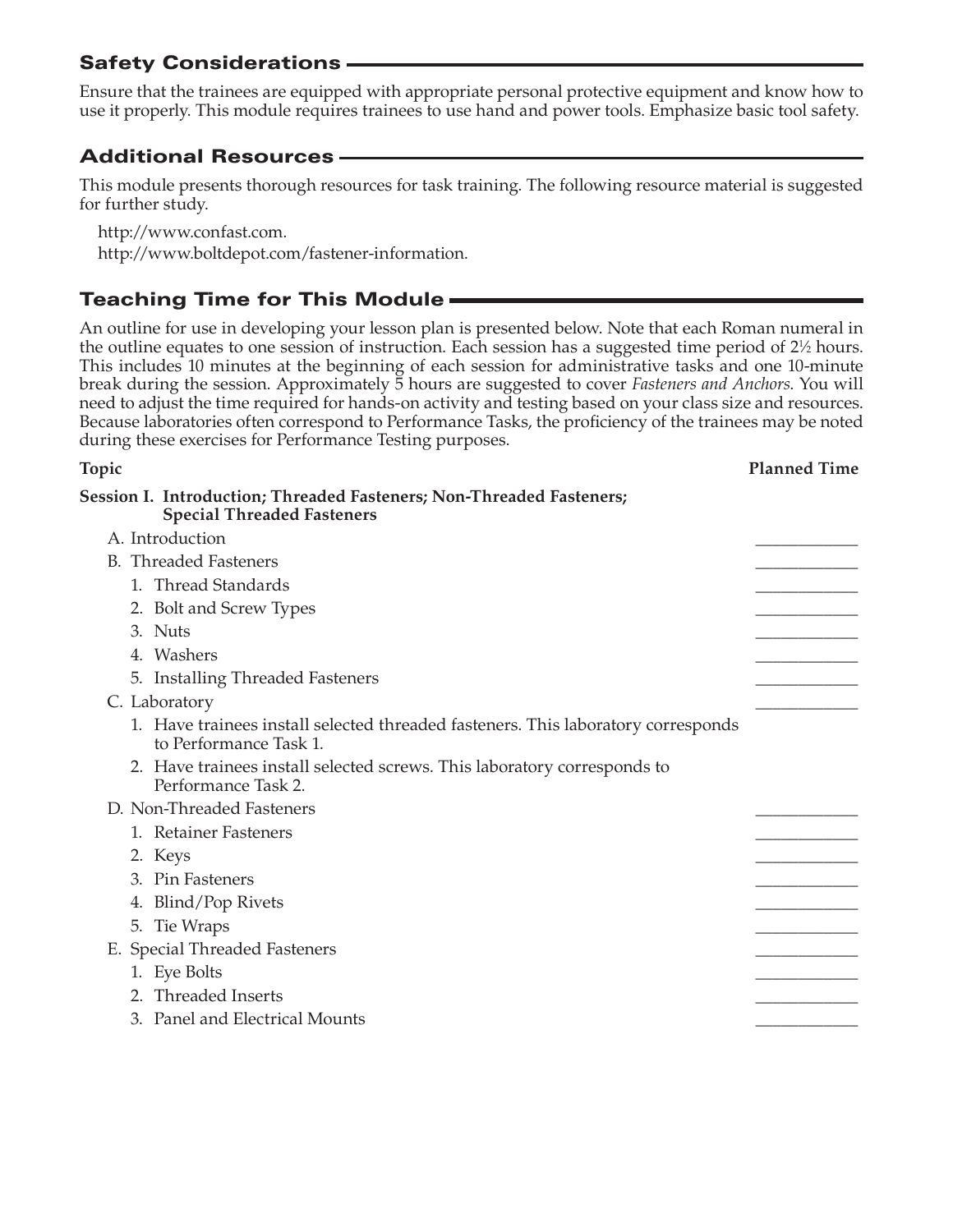#### **Session II. Mechanical Anchors; Epoxy Anchoring Systems; Review and Testing**

- A. Mechanical Anchors
	- 1. One-Step Anchors
	- 2. Bolt Anchors
	- 3. Screw Anchors
	- 4. Self-Drilling Anchors
	- 5. Guidelines for Drilling Anchor Holes in Hardened Concrete or Masonry
	- B. Epoxy Anchoring Systems
	- C. Laboratory

 Have trainees install selected anchors. This laboratory corresponds to Performance Task 3.

- D. Module Review
- E. Module Examination
	- 1. Trainees must score 70 percent or higher to receive recognition from NCCER.
	- 2. Record the testing results on Training Report Form 200, and submit the results to the Training Program Sponsor.
- F. Performance Testing
	- 1. Trainees must perform each task to the satisfaction of the instructor to receive recognition from NCCER. If applicable, proficiency noted during laboratory exercises can be used to satisfy the Performance Testing requirements.
	- 2. Record the testing results on Training Report Form 200, and submit the results to the Training Program Sponsor.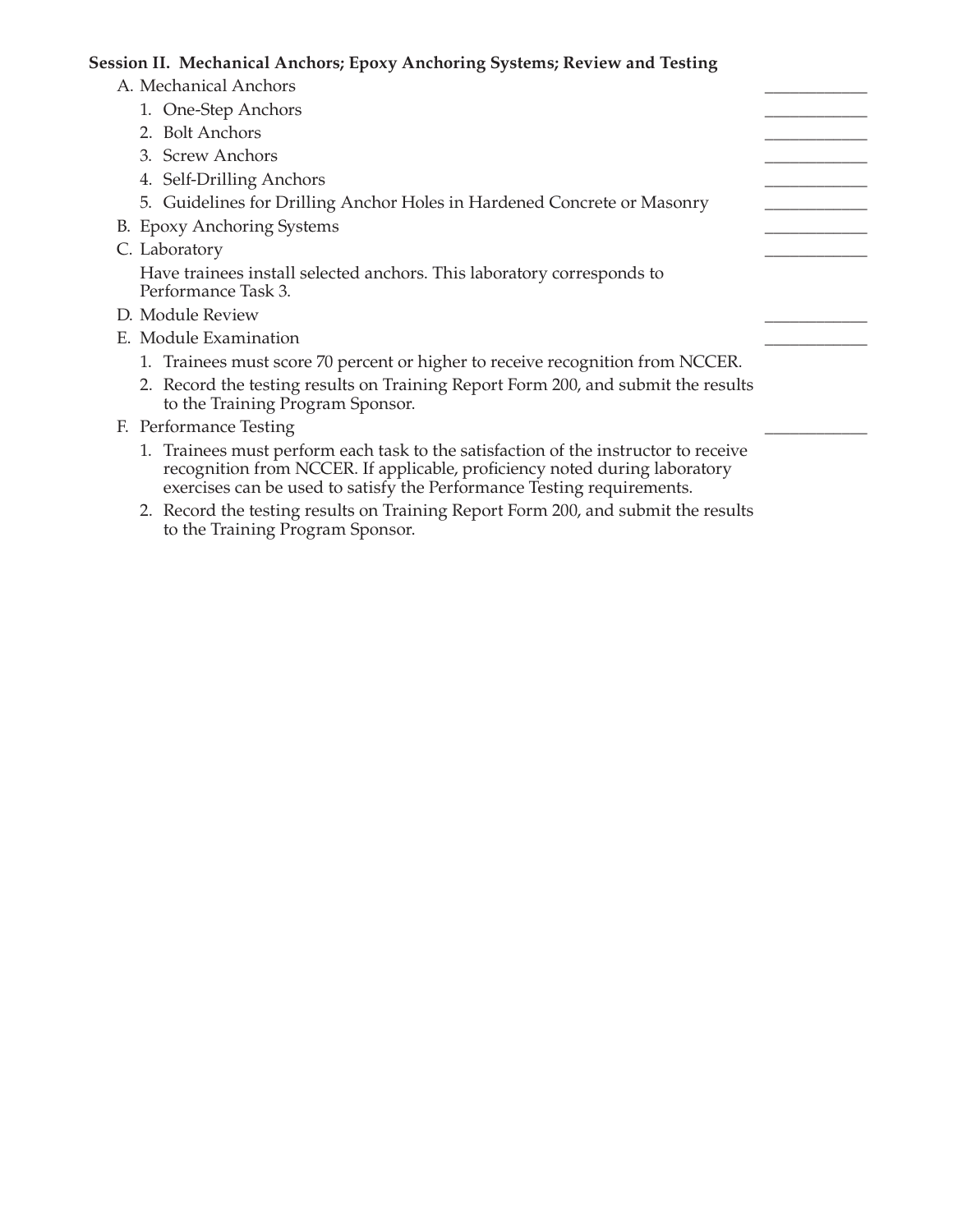# Welding Symbols Annotated Instructor's Guide

#### Module Overview

This module explains how to identify, interpret, and draw welding symbols found on specifications, drawings, and welding procedure specifications (WPS).

#### Prerequisites

Prior to training with this module, it is recommended that the trainee shall have successfully completed *Core Curriculum*; *Boilermaking Level One*; and *Boilermaking Level Two*, Modules 34201-11 through 34205-11.

#### Objectives

Upon completion of this module, you will be able to do the following:

- 1. Identify and explain the various parts of a welding symbol.
- 2. Identify and explain fillet and groove weld symbols.
- 3. Read welding symbols on drawings, specifications, and welding procedure specifications.
- 4. Interpret welding symbols from a print.

#### Performance Task

Under the supervision of the instructor, the trainee should be able to do the following:

1. Identify and interpret welding symbols on a drawing provided by the instructor.

# Materials and Equipment

Multimedia projector and screen *Boilermaking Level Two*  PowerPoint® Presentation Slides (ISBN 978-0-13-257333-7) Computer Whiteboard/chalkboard Markers/chalk Pencils and scratch paper Appropriate personal protective equipment *AWS A2.4:2007 Standard Symbols for Welding, Brazing, and Nondestructive Examination*

Drawing #AWS EDU-1 (from page 111 of *AWS EG 2.0:2006*) Sample site quality standard Various weld samples as available, including: Fillet welds V-groove welds Plug welds Slot welds Samples of various weld joints Module Examinations\* Performance Profile Sheets\*

\*\*Single-module AIG purchases include the printed exam and performance task sheet. If you have purchased the perfect-bound version of this title, download these materials from the IRC using your access code.

#### Additional Resources

This module presents thorough resources for task training. The following resource material is suggested for further study.

- A*STM A325-09a Standard Specification for Structural Bolts, Steel, Heat Treated, 120/105 ksi Minimum Tensile Strength*. West Conshohocken, PA: ASTM International, 2009.
- *AWS A2.4:2007 Standard Symbols for Welding, Brazing, and Nondestructive Examination*. Miami, FL: American Welding Society.
- *AWS A3.0M/A3.0:2010 Standard Welding Terms and Definitions; Including Terms for Adhesive Bonding, Brazing, Soldering, Thermal Cutting, and Thermal Spraying*. Miami, FL: American Welding Society, 2009.
- *AWS D1.1/D1.1M:2008 (with 2009 errata) Structural Welding Code Steel*. Miami, FL: American Welding Society.

*How to Read Shop Drawings*. Cleveland, OH: The James F. Lincoln Arc Welding Foundation, 2008. *Steel Construction Manual*. 13th ed. Chicago, IL: American Institute of Steel Construction, 2008.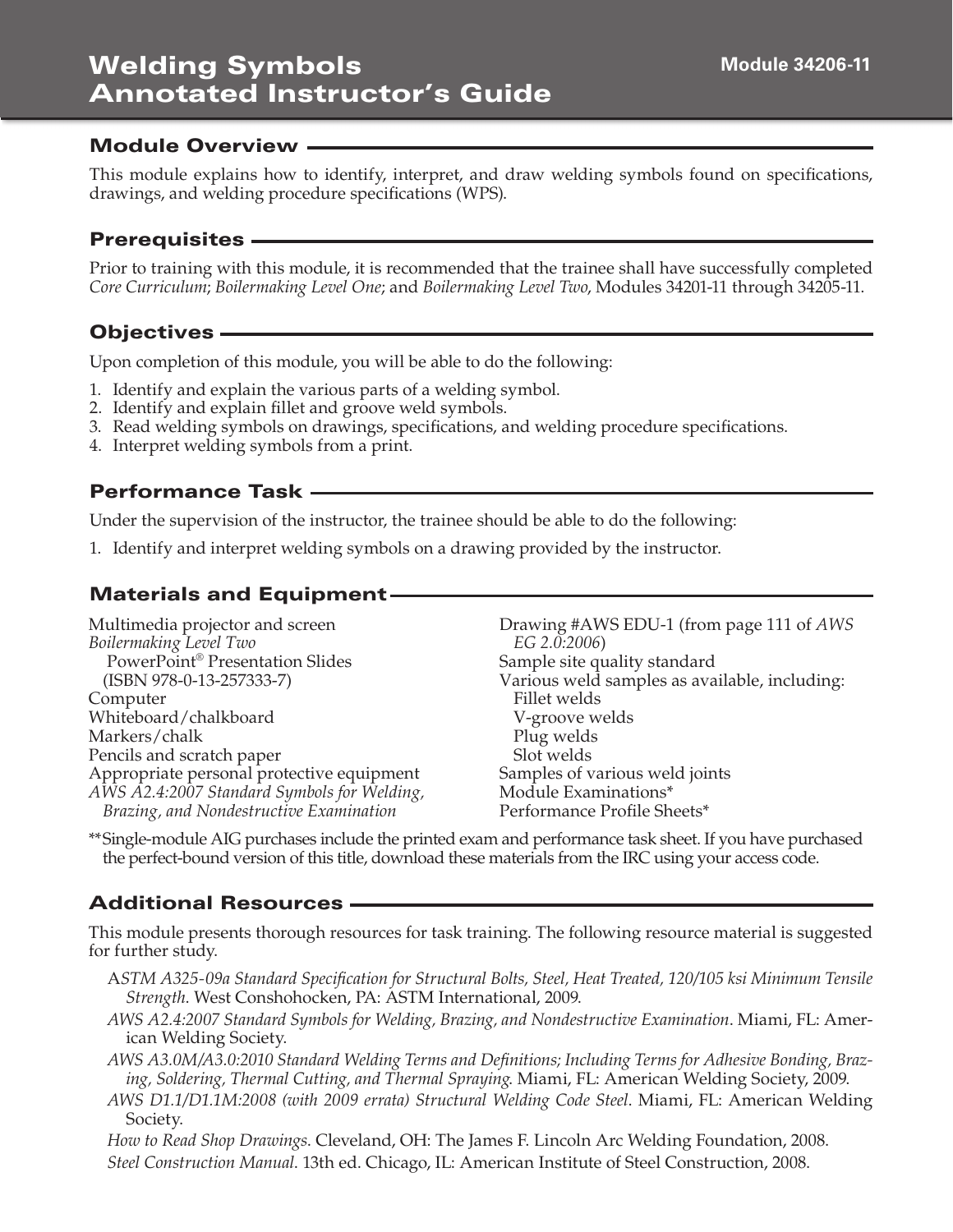# Teaching Time for this Module

An outline for use in developing your lesson plan is presented below. Note that each Roman numeral in the outline equates to one session of instruction. Each session has a suggested time period of 2½ hours. This includes 10 minutes at the beginning of each session for administrative tasks and one 10-minute break during the session. Approximately 5 hours are suggested to cover *Welding Symbols*. You will need to adjust the time required for hands-on activity and testing based on your class size and resources. Because laboratories often correspond to Performance Tasks, the proficiency of trainees may be noted during these exercises for Performance Testing purposes.

| <b>Topic</b> |                                                                                                                                                                                                                                             | <b>Planned Time</b> |
|--------------|---------------------------------------------------------------------------------------------------------------------------------------------------------------------------------------------------------------------------------------------|---------------------|
|              | <b>Session I. Introduction to Welding Symbols</b>                                                                                                                                                                                           |                     |
|              | A. Introduction                                                                                                                                                                                                                             |                     |
|              | <b>B.</b> Standard Symbols                                                                                                                                                                                                                  |                     |
|              | C. Welding Symbol Base                                                                                                                                                                                                                      |                     |
|              | 1. Weld Symbols                                                                                                                                                                                                                             |                     |
|              | 2. Location of Weld Symbols                                                                                                                                                                                                                 |                     |
|              | 3. Combining Weld Symbols                                                                                                                                                                                                                   |                     |
|              | 4. Sizing and Dimensioning Welds                                                                                                                                                                                                            |                     |
|              | Session II. Supplemental and Other Weld Symbols; Review and Testing                                                                                                                                                                         |                     |
|              | A. Supplemental Symbols                                                                                                                                                                                                                     |                     |
|              | 1. Weld-All-Around                                                                                                                                                                                                                          |                     |
|              | 2. Field Weld                                                                                                                                                                                                                               |                     |
|              | 3. Contour Finish                                                                                                                                                                                                                           |                     |
|              | B. Other Weld Symbols                                                                                                                                                                                                                       |                     |
|              | 1. Backing and Spacer                                                                                                                                                                                                                       |                     |
|              | 2. Back or Backing Weld                                                                                                                                                                                                                     |                     |
|              | 3. Melt-Through                                                                                                                                                                                                                             |                     |
|              | 4. Surfacing                                                                                                                                                                                                                                |                     |
|              | 5. Edge                                                                                                                                                                                                                                     |                     |
|              | 6. Spot                                                                                                                                                                                                                                     |                     |
|              | 7. Seam                                                                                                                                                                                                                                     |                     |
|              | C. Laboratory                                                                                                                                                                                                                               |                     |
|              | Have trainees practice identifying and interpreting welding symbols on a<br>drawing provided by the instructor. This laboratory corresponds to Performance<br>Task 1.                                                                       |                     |
|              | D. Review                                                                                                                                                                                                                                   |                     |
|              | E. Module Examination                                                                                                                                                                                                                       |                     |
|              | 1. Trainees must score 70 percent or higher to receive recognition from NCCER.                                                                                                                                                              |                     |
|              | 2. Record the testing results on Training Report Form 200, and submit the results<br>to the Training Program Sponsor.                                                                                                                       |                     |
|              | F. Performance Testing                                                                                                                                                                                                                      |                     |
|              | 1. Trainees must perform each task to the satisfaction of the instructor to receive<br>recognition from NCCER. If applicable, proficiency noted during laboratory<br>exercises can be used to satisfy the Performance Testing requirements. |                     |
|              | 2. Record the testing results on Training Report Form 200, and submit the results<br>to the Training Program Sponsor.                                                                                                                       |                     |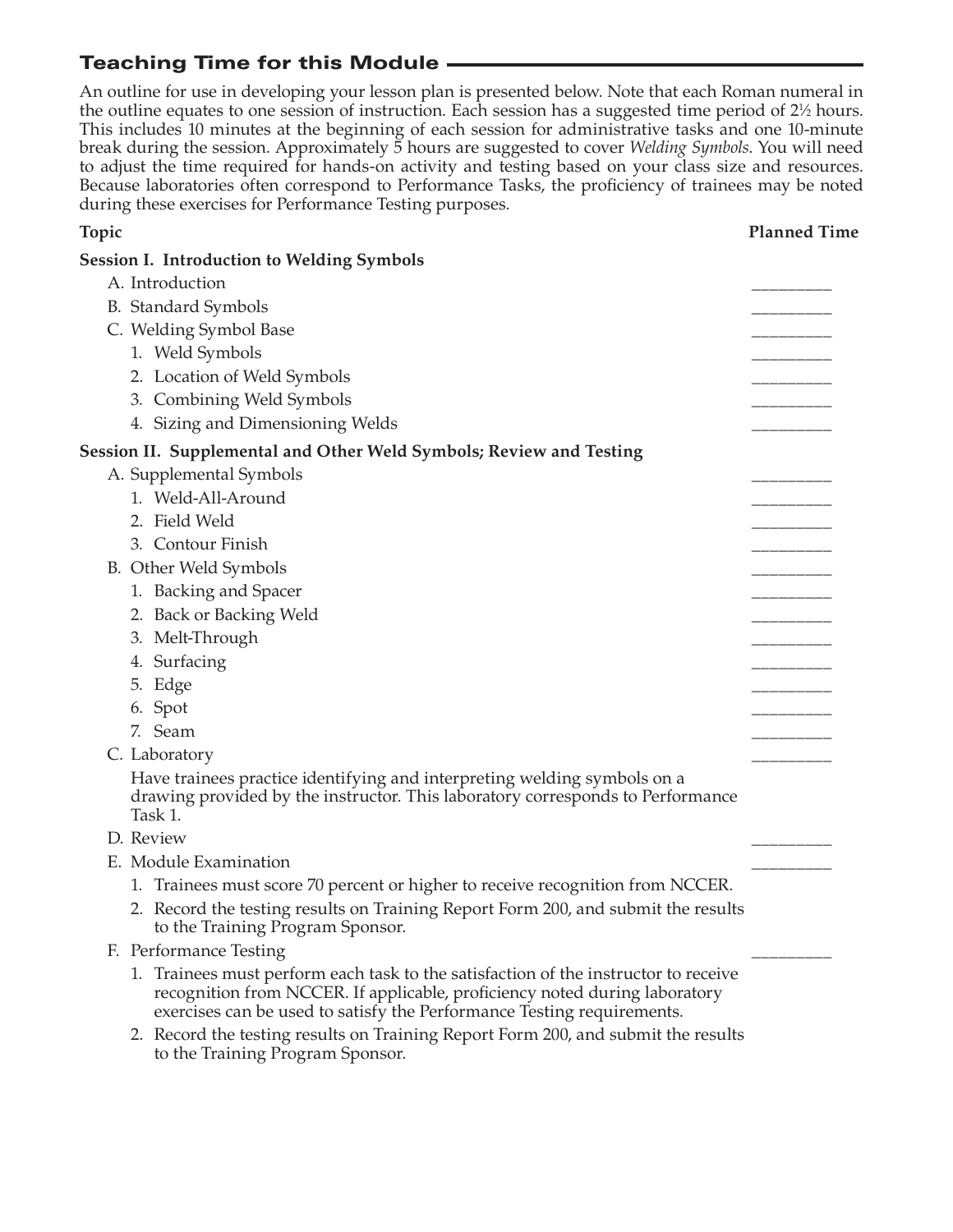#### Module Overview

This module describes the materials used in socket weld piping systems. It explains how to determine pipe lengths between socket weld fittings, how to prepare the pipe and fittings for fit-up, and how to fabricate socket weld fittings.

#### Prerequisites

Prior to training with this module, it is recommended that the trainee shall have successfully completed *Core Curriculum*; *Boilermaking Level One*; and *Boilermaking Level Two*, Modules 34201-11 through 34206-11.

#### Objectives

Upon completion of this module, the trainee will be able to do the following:

- 1. Identify and explain types of socket weld piping materials.
- 2. Identify and explain socket weld fittings.
- 3. Read and interpret socket weld piping drawings.
- 4. Determine pipe lengths between socket weld fittings.
- 5. Fabricate socket weld fittings to pipe.

#### Performance Tasks

Under the supervision of the instructor, the trainee should be able to do the following:

- 1. Identify various socket weld fittings.
- 2. Interpret a socket weld drawing.
- 3. Calculate pipe lengths from line drawings using the center-to-center method.
- 4. Calculate pipe lengths from line drawings using the center-to-face method.
- 5. Calculate pipe lengths from line drawings using the face-to-face method.
- 6. Align a 90-degree elbow to the end of a pipe.
- 7. Square a pipe into a 90-degree elbow.
- 8. Align a flange to the end of a pipe.
- 9. Align a 45-degree elbow to the end of a pipe.
- 10. Align pipes joined by a coupling or tee.
- 11. Install a socket weld valve.

#### Materials and Equipment

Multimedia projector and screen *Boilermaking Level Two* PowerPoint® Presentation Slides (ISBN 978-0-13-257333-7) Computer Whiteboard/chalkboard Markers/chalk Pencils and scratch paper Appropriate personal protective equipment Socket weld fittings Tape measures Various types, sizes, and schedules of pipe Carbon steel pipe Stainless steel pipe Various socket weld piping drawings

Specification books Two-hole flange pins Calculator Socket weld flanges Spring ring inserts or Gap-A-Lets® Squares Torpedo levels Spirit levels Tripod vises Jack stands Ridgid<sup>®</sup> 300 power drive with pipe cutter Soapstones Wraparounds Socket weld valves Calipers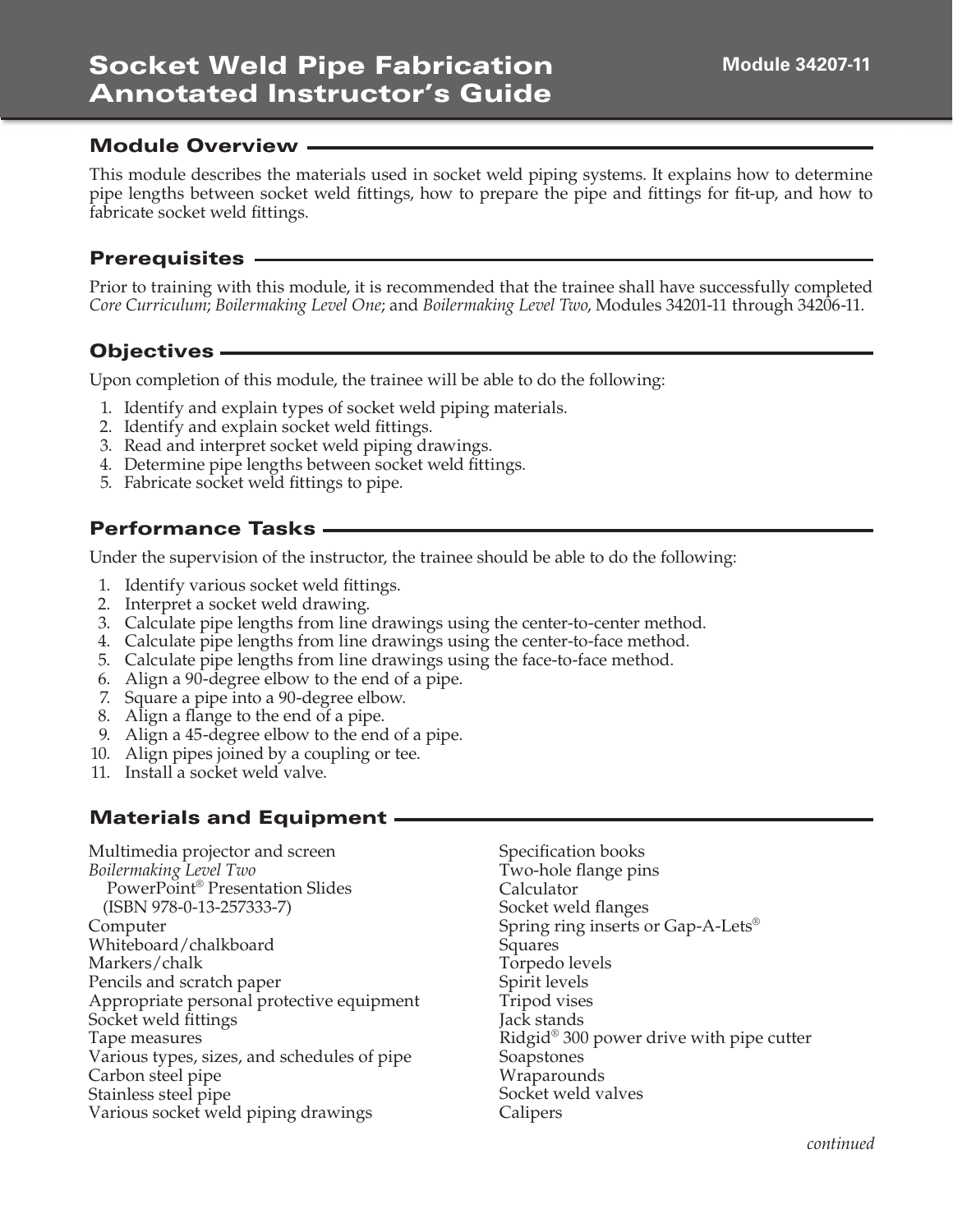Access to qualified welder with all of the tools and materials to perform tack welding **Micrometers** Small objects for shimming

Copies of the Quick Quiz\* Module Examinations\*\* Performance Profile Sheets\*\*

- \* Located at the back of this module.
- \*\* Single-module AIG purchases include the printed exam and performance task sheet. If you have purchased the perfect-bound version of this title, download these materials from the IRC using your access code.

#### Safety Considerations

Ensure that the trainees are equipped with appropriate personal protective equipment and know how to use it properly. This module requires trainees to use hand tools to join pipe. Ensure that they are briefed on shop safety procedures.

# Additional Resources

This module presents thorough resources for task training. The following resource material is suggested for further study.

*The Pipe Fitters Blue Book*. W. V. Graves. Webster, TX: W.V. Graves Publishing Company.

## Teaching Time for This Module

An outline for use in developing your lesson plan is presented below. Note that each Roman numeral in the outline equates to one session of instruction. Each session has a suggested time period of 2½ hours. This includes 10 minutes at the beginning of each session for administrative tasks and one 10-minute break during the session. Approximately 25 hours are suggested to cover *Socket Weld Pipe Fabrication*. You will need to adjust the time required for hands-on activity and testing based on your class size and resources. Because laboratories often correspond to Performance Tasks, the proficiency of the trainees may be noted during these exercises for Performance Testing purposes.

| Topic                                                                                                                       | <b>Planned Time</b> |
|-----------------------------------------------------------------------------------------------------------------------------|---------------------|
| <b>Session I. Socket Weld Fittings and Materials</b>                                                                        |                     |
| A. Introduction                                                                                                             |                     |
| B. Socket Weld Pipe Materials                                                                                               |                     |
| C. Socket Weld Pipe Fittings                                                                                                |                     |
| D. Socket Weld Flanges                                                                                                      |                     |
| E. Laboratory                                                                                                               |                     |
| Have trainees practice identifying socket weld fittings. This laboratory<br>corresponds to Performance Task 1.              |                     |
| <b>Session II. Socket Weld Drawings</b>                                                                                     |                     |
| A. Double- and Single-Line Drawings                                                                                         |                     |
| <b>B.</b> Isometric Drawings                                                                                                |                     |
| C. Piping Symbols                                                                                                           |                     |
| D. Line Numbers and Specifications Book                                                                                     |                     |
| E. Laboratory                                                                                                               |                     |
| Have trainees practice reading and interpreting socket weld drawings.<br>This laboratory corresponds to Performance Task 2. |                     |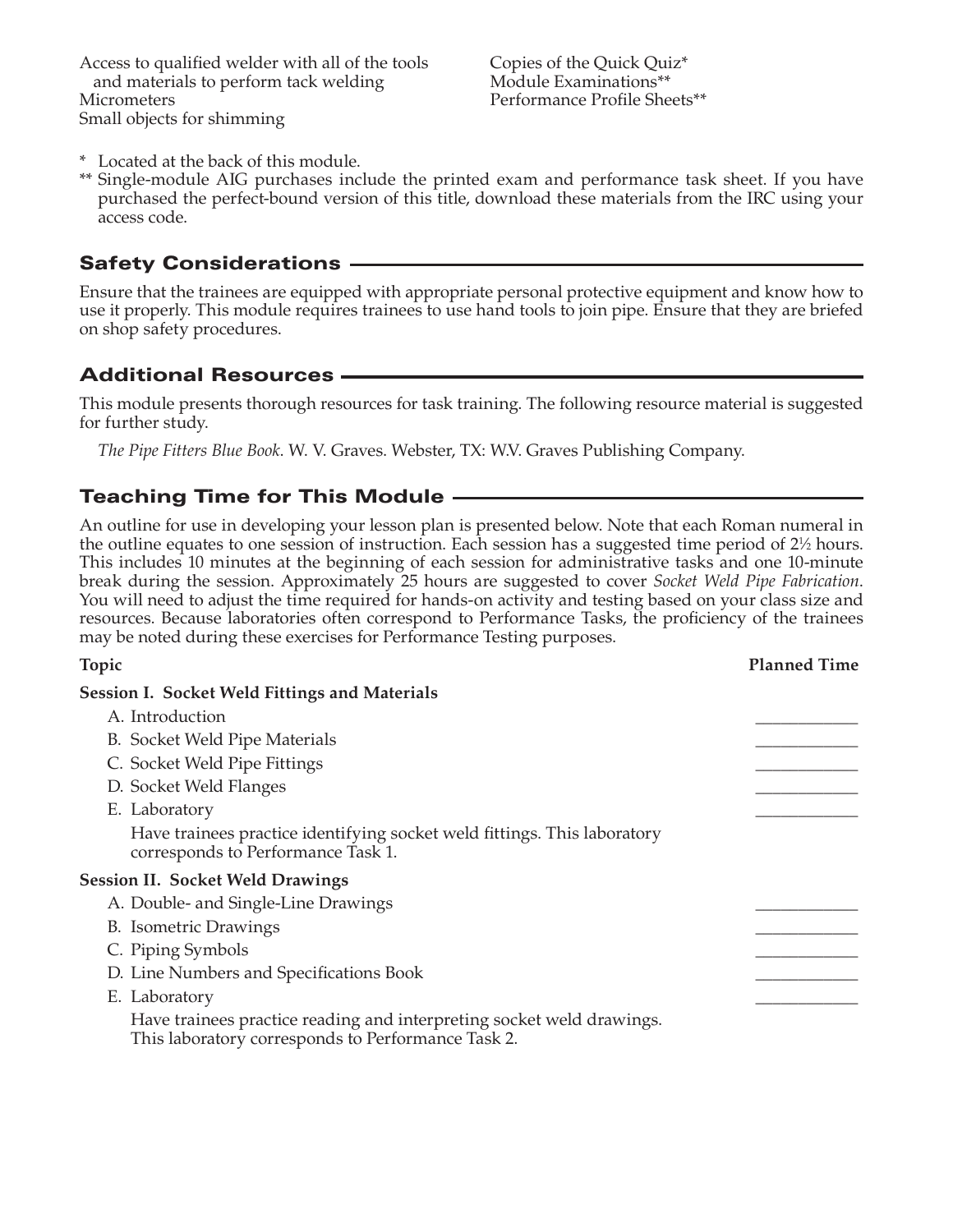| Sessions III and IV. Determining Pipe Lengths Between Fittings                                                                          |  |
|-----------------------------------------------------------------------------------------------------------------------------------------|--|
| A. Center-to-Center Method                                                                                                              |  |
| B. Laboratory                                                                                                                           |  |
| Have trainees practice determining pipe length using the center-to-center method.<br>This laboratory corresponds to Performance Task 3. |  |
| C. Center-to-Face Method                                                                                                                |  |
| D. Laboratory                                                                                                                           |  |
| Have trainees practice determining pipe length using the center-to-face method.<br>This laboratory corresponds to Performance Task 4.   |  |
| E. Face-to-Face Method                                                                                                                  |  |
| F. Laboratory                                                                                                                           |  |
| Have trainees practice determining pipe length using the face-to-face method.<br>This laboratory corresponds to Performance Task 5.     |  |
| Sessions V and VI. Fabricating Socket Weld Fittings to Pipe, Part I                                                                     |  |
| A. Preparing Pipe and Fittings for Alignment                                                                                            |  |
| B. Aligning Fittings and Flanges to be Welded                                                                                           |  |
| 1. Aligning 90-Degree Elbow Fitting to Pipe                                                                                             |  |
| 2. Laboratory                                                                                                                           |  |
| Have trainees practice aligning a 90-degree elbow fitting to pipe.<br>This laboratory corresponds to Performance Task 6.                |  |
| 3. Squaring Pipe into 90-Degree Elbow Fittings                                                                                          |  |
| 4. Laboratory                                                                                                                           |  |
| Have trainees practice squaring pipe into a 90-degree elbow fitting.<br>This laboratory corresponds to Performance Task 7.              |  |
| Sessions VII and VIII. Fabricating Socket Weld Fittings to Pipe, Part II                                                                |  |
| A. Aligning Fittings and Flanges to be Welded (Continued)                                                                               |  |
| 1. Aligning Flange to Pipe                                                                                                              |  |
| 2. Aligning 45-Degree Elbow Fitting to Pipe Using Levels                                                                                |  |
| 3. Aligning 45-Degree Elbow Fitting to Pipe Using Squares                                                                               |  |
| 3. Aligning Pipe Joined by Couplings                                                                                                    |  |
| B. Laboratory                                                                                                                           |  |
| 1. Have trainees practice aligning a flange to the end of a pipe. This laboratory<br>corresponds to Performance Task 8.                 |  |
| 2. Have trainees practice aligning a 45-degree elbow fitting to a pipe. This<br>laboratory corresponds to Performance Task 9.           |  |
| 3. Have trainees practice aligning pipe joined by couplings or tees. This<br>laboratory corresponds to Performance Task 10.             |  |
| <b>Session IX. Valves</b>                                                                                                               |  |
| A. Installing Socket Weld Valves                                                                                                        |  |
| B. Laboratory                                                                                                                           |  |
| Have trainees practice installing a socket weld valve. This laboratory corresponds<br>to Performance Task 11.                           |  |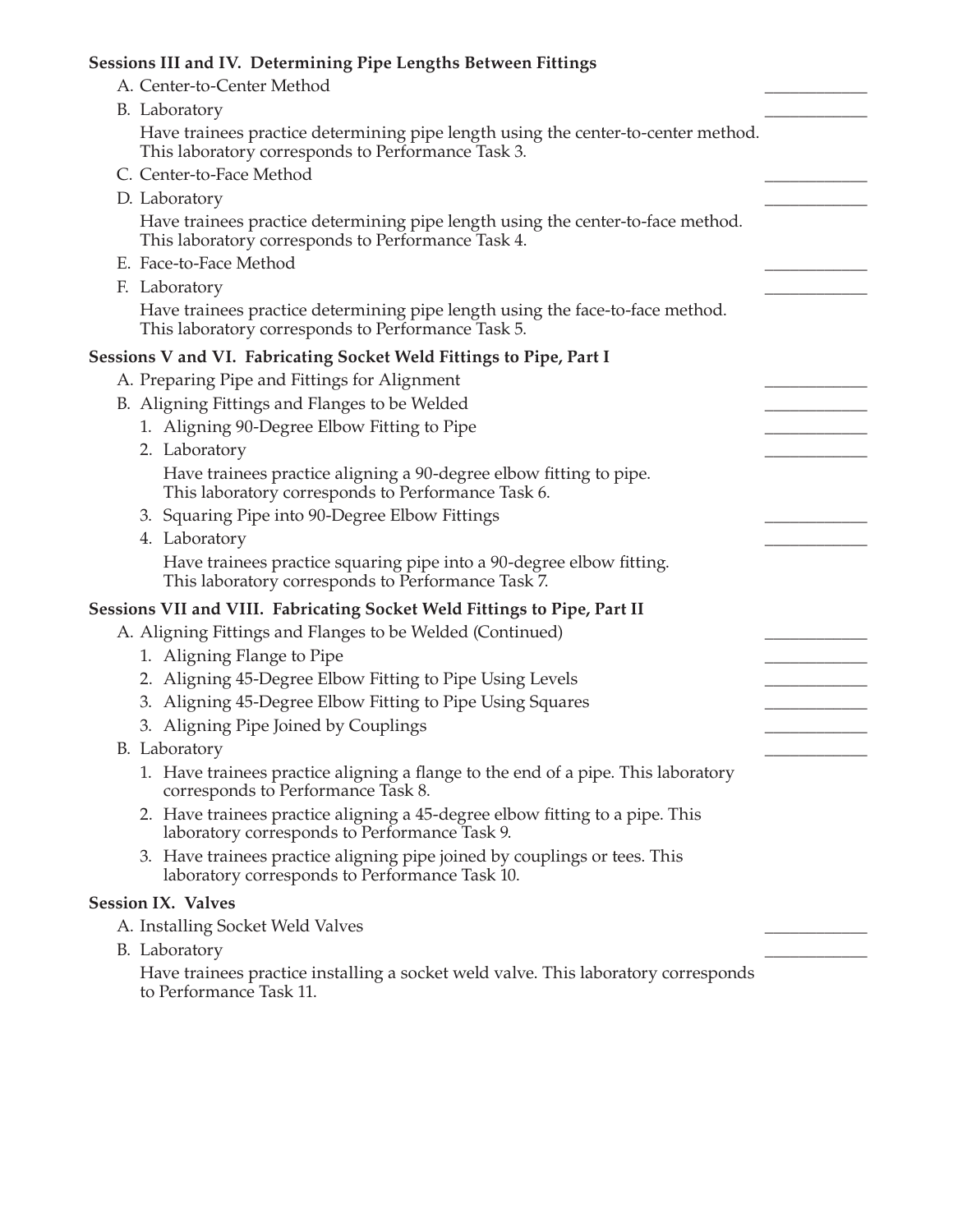#### **Session X. Review and Testing**

A. Review \_\_\_\_\_\_\_\_\_

- B. Module Examination
	- 1. Trainees must score 70 percent or higher to receive recognition from NCCER.
	- 2. Record the testing results on Training Report Form 200, and submit the results to the Training Program Sponsor.
- C. Performance Testing
	- 1. Trainees must perform each task to the satisfaction of the instructor to receive recognition from NCCER. If applicable, proficiency noted during laboratory exercises can be used to satisfy the Performance Testing requirements.
	- 2. Record the testing results on Training Report Form 200, and submit the results to the Training Program Sponsor.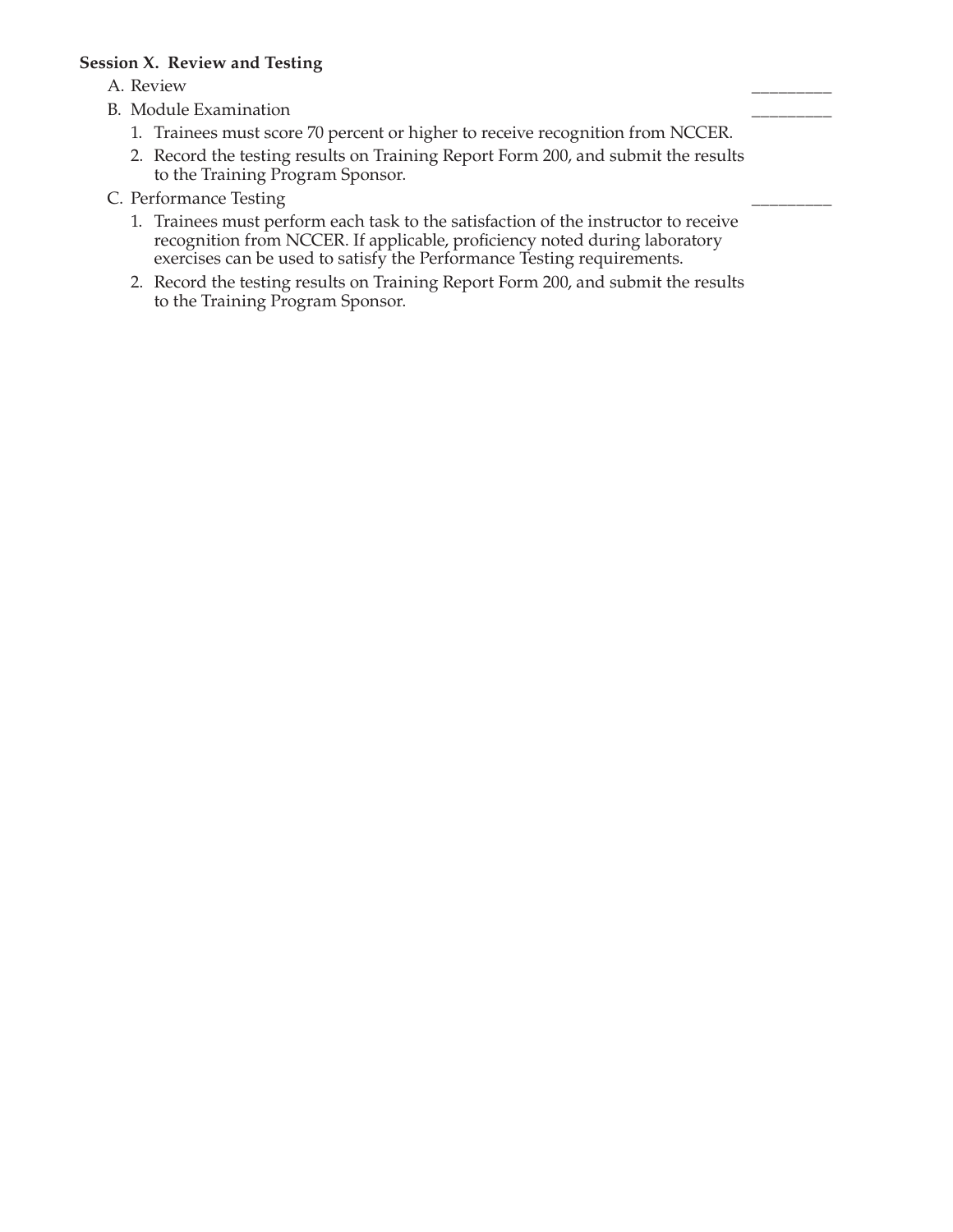# Butt Weld Pipe Fabrication Annotated Instructor's Guide

#### Module Overview

This module describes the materials used in butt weld piping systems. It explains how to determine pipe lengths between butt weld fittings, prepare the pipe and fittings for fit-up, and fabricate butt weld fittings. It also describes how to select and install backing rings, fabricate channel iron welding jigs, and how to use and care for welding clamps.

#### Prerequisites

Prior to training with this module, it is recommended that the trainee shall have successfully completed *Core Curriculum*; *Boilermaking Level One*; and *Boilermaking Level Two*, Modules 34201-11 through 34207-11.

#### **Objectives** .

Upon completion of this module, the trainee will be able to do the following:

- 1. Identify butt weld piping materials and fittings.
- 2. Read and interpret butt weld piping drawings.
- 3. Prepare pipe ends for fit-up.
- 4. Determine pipe lengths between fittings.
- 5. Select and install backing rings.
- 6. Perform alignment procedures for various types of fittings.

#### Performance Tasks

Under the supervision of the instructor, the trainee should be able to do the following:

- 1. Identify various butt weld fittings.
- 2. Interpret a butt weld drawing.
- 3. Clean a beveled pipe end, using a portable grinder.
- 4. Calculate pipe lengths from line drawings, using the center-to-center method.
- 5. Calculate pipe lengths from line drawings, using the center-to-face method.
- 6. Calculate pipe lengths from line drawings, using the face-to-face method.
- 7. Align straight pipe.
- 8. Align a pipe to a 45-degree elbow.
- 9. Align a pipe to a 90-degree elbow.
- 10. Square a pipe into a 90-degree elbow.
- 11. Align a pipe to a flange.
- 12. Align a pipe to a tee.
- 13. Install a butt weld valve.

#### Materials and Equipment

Multimedia projector and screen *Boilermaking Level Two* PowerPoint® Presentation Slides (ISBN 978-0-13-257333-7) Computer Whiteboard/chalkboard Markers/chalk Pencils and scratch paper Appropriate personal protective equipment Various sizes of carbon steel pipe Butt weld fittings

Butt weld flanges Piping drawings Portable grinders Pipe beveller (optional) Oxyacetylene pipe-beveling machine (optional) Pipefitting guidebooks Specification book Fitting manufacturer's literature on takeout **Calculators** Carbon steel pipe Stainless steel pipe

*continued*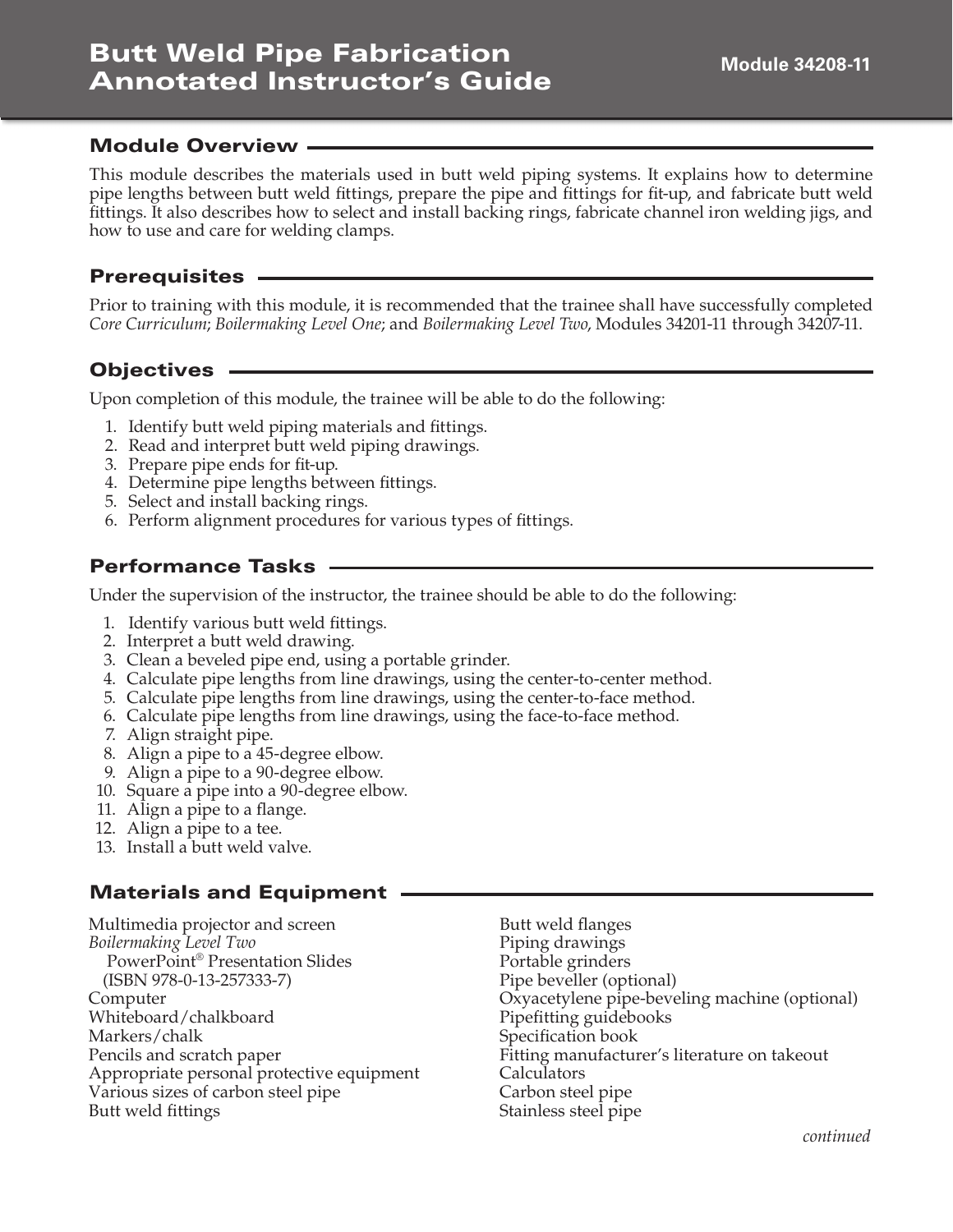Various backing rings Scrap angle iron Scrap channel iron Steel plate Hacksaws Torch Acetylene cylinder Oxygen cylinder Bottle cart Hose sets Regulators Strikers Cutting goggles Full-face shields Tape measures Soapstones Lever-type clamps Hydraulic clamps Chain-type clamps

Aligning dogs Hi-Lo gauge Center finder Straight pipe welding clamps Framing squares Hammers Jack stands Wraparounds Wrenches Pipe vises Spirit levels Torpedo levels Tripod vises Two-hole flange pins Flange welding clamps Copies of the Quick Quiz\* Module Examinations\*\* Performance Profile Sheets\*\*

\* Located in the back of this module.

\*\* Single-module AIG purchases include the printed exam and performance task sheet. If you have purchased the perfect-bound version of this title, download these materials from the IRC using your access code.

## Safety Considerations

Ensure that the trainees are equipped with appropriate personal protective equipment and know how to use it properly. This module requires trainees to use grinders and other power tools. Ensure all trainees are briefed on power tool safety and shop safety procedures. This module requires trainees to use an oxyacetylene torch. Ensure all trainees are briefed on safety equipment and fire safety.

#### Additional Resources

This module presents thorough resources for task training. The following resource material is suggested for further study.

*The Pipe Fitters Blue Book*. W. V. Graves. Webster, TX: W.V. Graves Publishing Company.

#### Teaching Time for This Module

An outline for use in developing your lesson plan is presented below. Note that each Roman numeral in the outline equates to one session of instruction. Each session has a suggested time period of 2½ hours. This includes 10 minutes at the beginning of each session for administrative tasks and one 10-minute break during the session. Approximately 40 hours are suggested to cover *Butt Weld Pipe Fabrication*. You will need to adjust the time required for hands-on activity and testing based on your class size and resources. Because laboratories often correspond to Performance Tasks, the proficiency of the trainees may be noted during these exercises for Performance Testing purposes.

#### **Topic Planned Time**

**Session I. Introduction; Butt Weld Piping Materials; Butt Weld Fittings** A. Introduction B. Butt Weld Piping Materials C. Butt Weld Fittings D. Laboratory Have trainees practice identifying butt weld fittings. This laboratory corresponds to Performance Task 1.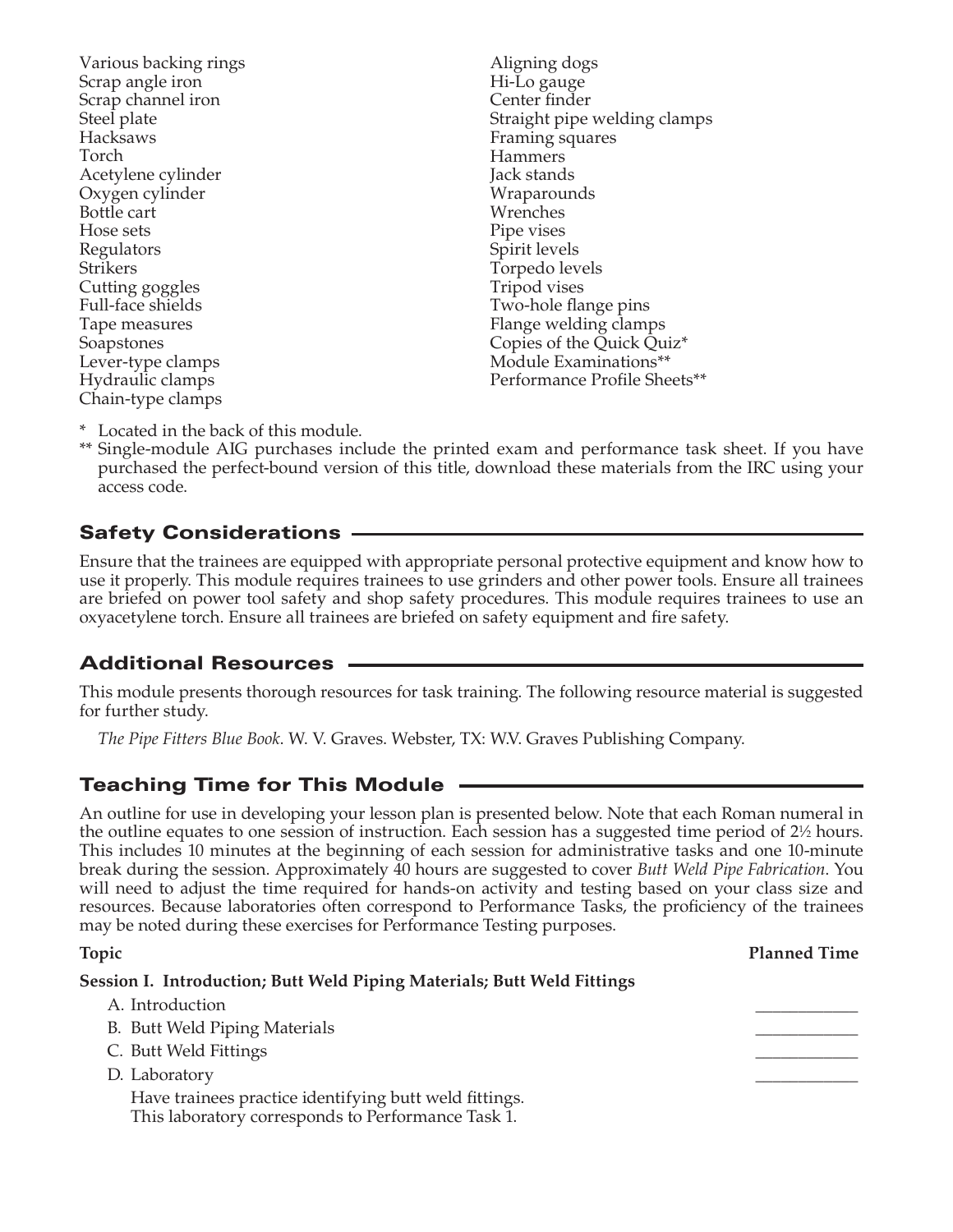| A. Double- and Single-Line Drawings                                                                                                     |  |
|-----------------------------------------------------------------------------------------------------------------------------------------|--|
| B. Isometric Drawings                                                                                                                   |  |
| C. Piping Symbols                                                                                                                       |  |
| D. Line Numbers and Specifications Book                                                                                                 |  |
| E. Laboratory                                                                                                                           |  |
| Have trainees practice reading and interpreting butt weld drawings.                                                                     |  |
| This laboratory corresponds to Performance Task 2.                                                                                      |  |
| Sessions III and IV. Preparing Pipe Ends for Fit-Up                                                                                     |  |
| A. Beveling Using Grinders                                                                                                              |  |
| B. Beveling Using Pipe Bevelers                                                                                                         |  |
| C. Laboratory                                                                                                                           |  |
| Have trainees practice beveling pipe using a pipe beveler.                                                                              |  |
| D. Thermal Beveling                                                                                                                     |  |
| E. Cleaning Surfaces                                                                                                                    |  |
| F. Laboratory                                                                                                                           |  |
| Have trainees practice cleaning a beveled pipe end using a grinder.                                                                     |  |
| This laboratory corresponds to Performance Task 3.                                                                                      |  |
| Sessions V and VI. Determining Pipe Lengths Between Fittings                                                                            |  |
| A. Calculating Takeout                                                                                                                  |  |
| B. Obtaining Proper Spacing                                                                                                             |  |
| C. Center-to-Center Method                                                                                                              |  |
| D. Laboratory                                                                                                                           |  |
| Have trainees practice determining pipe length using the center-to-center method.<br>This laboratory corresponds to Performance Task 4. |  |
| E. Center-to-Face Method                                                                                                                |  |
| F. Laboratory                                                                                                                           |  |
| Have trainees practice determining pipe length using the center-to-face method.<br>This laboratory corresponds to Performance Task 5.   |  |
| G. Face-to-Face Method                                                                                                                  |  |
| H. Laboratory                                                                                                                           |  |
| Have trainees practice determining pipe length using the face-to-face method.<br>This laboratory corresponds to Performance Task 6.     |  |
| Sessions VII and VIII. Selecting and Installing Backing Rings; Using and Caring for<br>Alignment Tools; Alignment Procedures, Part I    |  |
| A. Selecting and Installing Backing Rings                                                                                               |  |
| B. Laboratory                                                                                                                           |  |
| Have trainees practice installing backing rings.                                                                                        |  |
| C. Using and Caring for Alignment Tools                                                                                                 |  |
| D. Alignment Procedures, Part I                                                                                                         |  |
| 1. Aligning Straight Pipe                                                                                                               |  |
| 2. Laboratory                                                                                                                           |  |
| Have trainees practice aligning straight pipe. This laboratory corresponds<br>to Performance Task 7.                                    |  |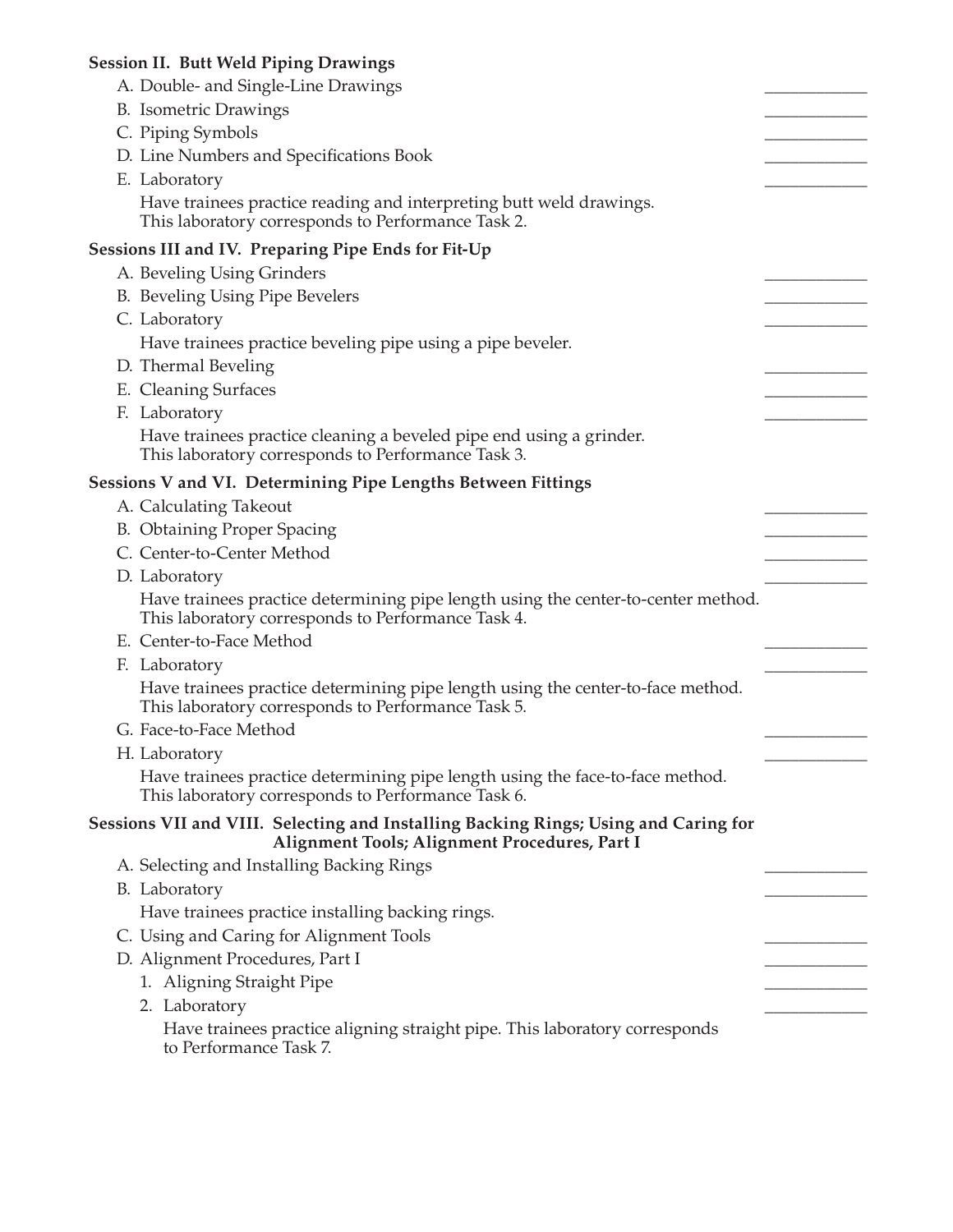## **Sessions IX and X. Alignment Procedures, Part II**

| $\alpha$                                                                                                                                                                                                                                    |  |
|---------------------------------------------------------------------------------------------------------------------------------------------------------------------------------------------------------------------------------------------|--|
| A. Aligning Pipe to a 45-Degree Elbow                                                                                                                                                                                                       |  |
| B. Laboratory                                                                                                                                                                                                                               |  |
| Have trainees practice aligning pipe to a 45-degree elbow. This laboratory<br>corresponds to Performance Task 8.                                                                                                                            |  |
| C. Aligning Pipe to a 90-Degree Elbow                                                                                                                                                                                                       |  |
| D. Laboratory                                                                                                                                                                                                                               |  |
| Have trainees practice aligning pipe to a 90-degree elbow. This laboratory<br>corresponds to Performance Task 9.                                                                                                                            |  |
| E. Squaring Pipe to a 90-Degree Elbow                                                                                                                                                                                                       |  |
| F. Laboratory                                                                                                                                                                                                                               |  |
| Have trainees practice squaring pipe to a 90-degree elbow. This laboratory<br>corresponds to Performance Task 10.                                                                                                                           |  |
| Sessions XI and XII. Alignment Procedures, Part III                                                                                                                                                                                         |  |
| A. Aligning Pipe to Flange                                                                                                                                                                                                                  |  |
| B. Laboratory                                                                                                                                                                                                                               |  |
| Have trainees practice aligning a pipe to a flange. This laboratory corresponds<br>to Performance Task 11.                                                                                                                                  |  |
| C. Aligning Pipe to A Tee                                                                                                                                                                                                                   |  |
| D. Laboratory                                                                                                                                                                                                                               |  |
| Have trainees practice aligning a pipe to a tee. This laboratory corresponds<br>to Performance Task 12.                                                                                                                                     |  |
| Sessions XIII-XV. Valves                                                                                                                                                                                                                    |  |
| A. Fitting Butt Weld Valves                                                                                                                                                                                                                 |  |
| B. Laboratory                                                                                                                                                                                                                               |  |
| Have trainees practice installing a valve. This laboratory corresponds to<br>Performance Task 13.                                                                                                                                           |  |
| <b>Session XVI. Review and Testing</b>                                                                                                                                                                                                      |  |
| A. Review                                                                                                                                                                                                                                   |  |
| <b>B.</b> Module Examination                                                                                                                                                                                                                |  |
| 1. Trainees must score 70 percent or higher to receive recognition from NCCER.                                                                                                                                                              |  |
| 2. Record the testing results on Training Report Form 200, and submit the results<br>to the Training Program Sponsor.                                                                                                                       |  |
| C. Performance Testing                                                                                                                                                                                                                      |  |
| 1. Trainees must perform each task to the satisfaction of the instructor to receive<br>recognition from NCCER. If applicable, proficiency noted during laboratory<br>exercises can be used to satisfy the Performance Testing requirements. |  |
| 2. Record the testing results on Training Report Form 200, and submit the results<br>to the Training Program Sponsor.                                                                                                                       |  |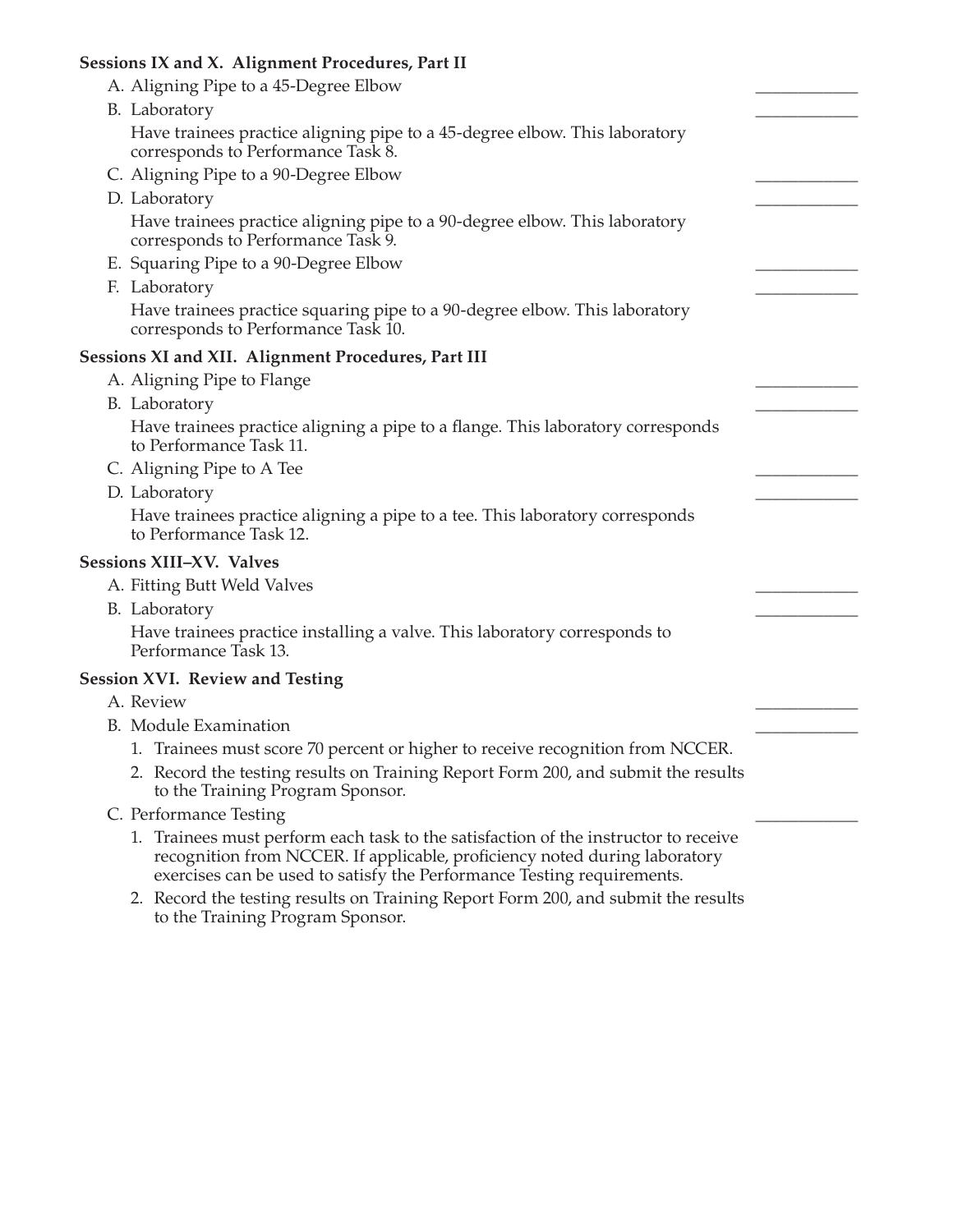# Tube Weld Preparation and Fitting Annotated Instructor's Guide

#### Module Overview

The tubes inside a boiler system operate under extreme levels of heat and pressure. Part of a boilermaker's job is to repair or remove and replace boiler tubes. This module describes the methods and devices used to prepare and install boiler tubes.

#### Prerequisites

Prior to training with this module, it is recommended that the trainee shall have successfully completed *Core Curriculum*; *Boilermaking Level One*; and *Boilermaking Level Two*, Modules 34201-11 through 34208-11.

#### Objectives

Upon completion of this module, the trainee will be able to do the following:

- 1. Describe the proper methods used to prepare a single boiler tube or a section of boiler tubes for replacement.
- 2. Describe the various methods used to obtain access to a boiler tube requiring repair.
- 3. Fit-up a section of boiler tube for replacement.
- 4. Describe the welding procedures when performing butt welds on standard carbon steel tubes and composite tubes.

#### Performance Tasks

Under the supervision of the instructor, the trainee should be able to do the following:

- 1. Identify the proper techniques for gaining tube access.
- 2. Remove a tube and prepare a panel for tube replacement.
- 3. Cut, prepare, and fit tube into panel for welding.

#### Materials and Equipment

Multimedia projector and screen *Boilermaking Level Two*  PowerPoint® Presentation Slides (ISBN 978-0-13-257333-7) Computer Whiteboard/chalkboard Markers/chalk Pencils and scratch paper Appropriate personal protective equipment Pictures of boiler tube failures Pictures of superheater tubes As available, samples of the following boiler tubes: Boiler tubes that have failed Removed boiler tubes properly encapsulated Composite tubes used in newer boilers Boiler tubes with different wall thicknesses Boiler tubes with and without weld overlay Tools of the boilermaking trade Access to tools used to: Clean, cut, heat, bend, and bevel boiler tubes Measure and mark boiler tubes Copies of company's lockout and tagout procedures Locks and tags needed for proper lockout Any required barrier materials Copies of company's fall protection procedures Copies of company's confined space permits Copies of company's hot work permits Access to a boiler or header (or simulator) to which tubes can be attached Access to boiler tube panels where access windows can be removed and replaced A supply of purge dam material Module Examinations\* Performance Profile Sheets\*

\* Single-module AIG purchases include the printed exam and performance task sheet. If you have purchased the perfect-bound version of this title, download these materials from the IRC using your access code.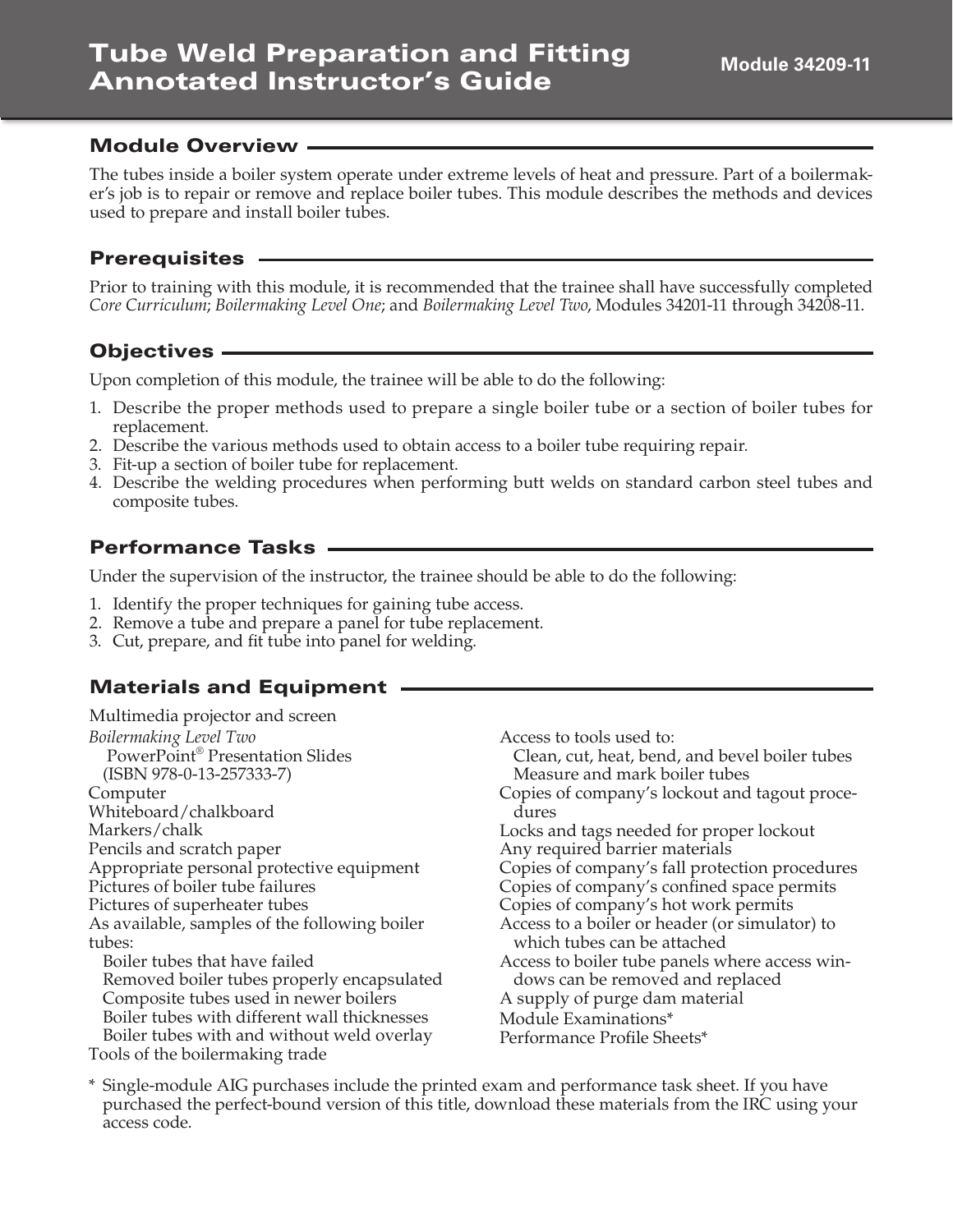# **Safety Considerations -**

Ensure that the trainees are equipped with appropriate personal protective equipment and know how to use it properly. Review safety guidelines associated with working on or near valves and boiler equipment. Emphasize the importance of proper housekeeping.

# Additional Resources

This module presents thorough resources for task training. The following resource material is suggested for further study.

*The Pipe Fitters Blue Book*. W. V. Graves. Webster, TX: W.V. Graves Publishing Company. *Boiler Operator's Handbook*, 2005. Ken Heselton. Lilburn, GA: Fairmont Press.

# Teaching Time for This Module

An outline for use in developing your lesson plan is presented below. Note that each Roman numeral in the outline equates to one session of instruction. Each session has a suggested time period of 2<sup>1</sup>/<sub>2</sub> hours. This includes 10 minutes at the beginning of each session for administrative tasks and one 10-minute break during the session. Approximately 15 hours are suggested to cover *Tube Weld Preparation and Fitting*. You will need to adjust the time required for hands-on activity and testing based on your class size and resources. Because laboratories often correspond to Performance Tasks, the proficiency of the trainees may be noted during these exercises for Performance Testing purposes.

## **Topic Planned Time Sessions I and II. Introduction; Tube Replacement Issues** A. Introduction B. Tube Replacement Issues 1. Collecting Tube Samples for Analysis 2. Tube Access for Welding C. Laboratory 1. Have trainees identify the proper techniques for gaining tube access. This laboratory corresponds to Performance Task 1. 2. Have trainees remove a tube and prepare a panel for tube replacement. This laboratory corresponds to Performance Task 2. **Sessions III and IV. Tube Section Replacement Guidelines** A. Tube Section Replacement Guidelines 1. Preparing Tubes for Welding 2. Fit-Up, Positioning, and Welding 3. Welding Tubes of Different Wall Thicknesses 4. Repair of Tubes Rolled into a Header or Drum 5. Window Welds 6. Replacing a Tube in a Welded Tangent Furnace Wall 7. Replacing a Tube in Older Water Wall Furnaces 8. Replacing a Tube in a Membrane-Style Furnace Wall 9. Extensive Tube Replacement 10. Tube Attachments C. Laboratory

 Have trainees cut, prepare, and fit tube into panel for welding. This laboratory corresponds to Performance Task 3.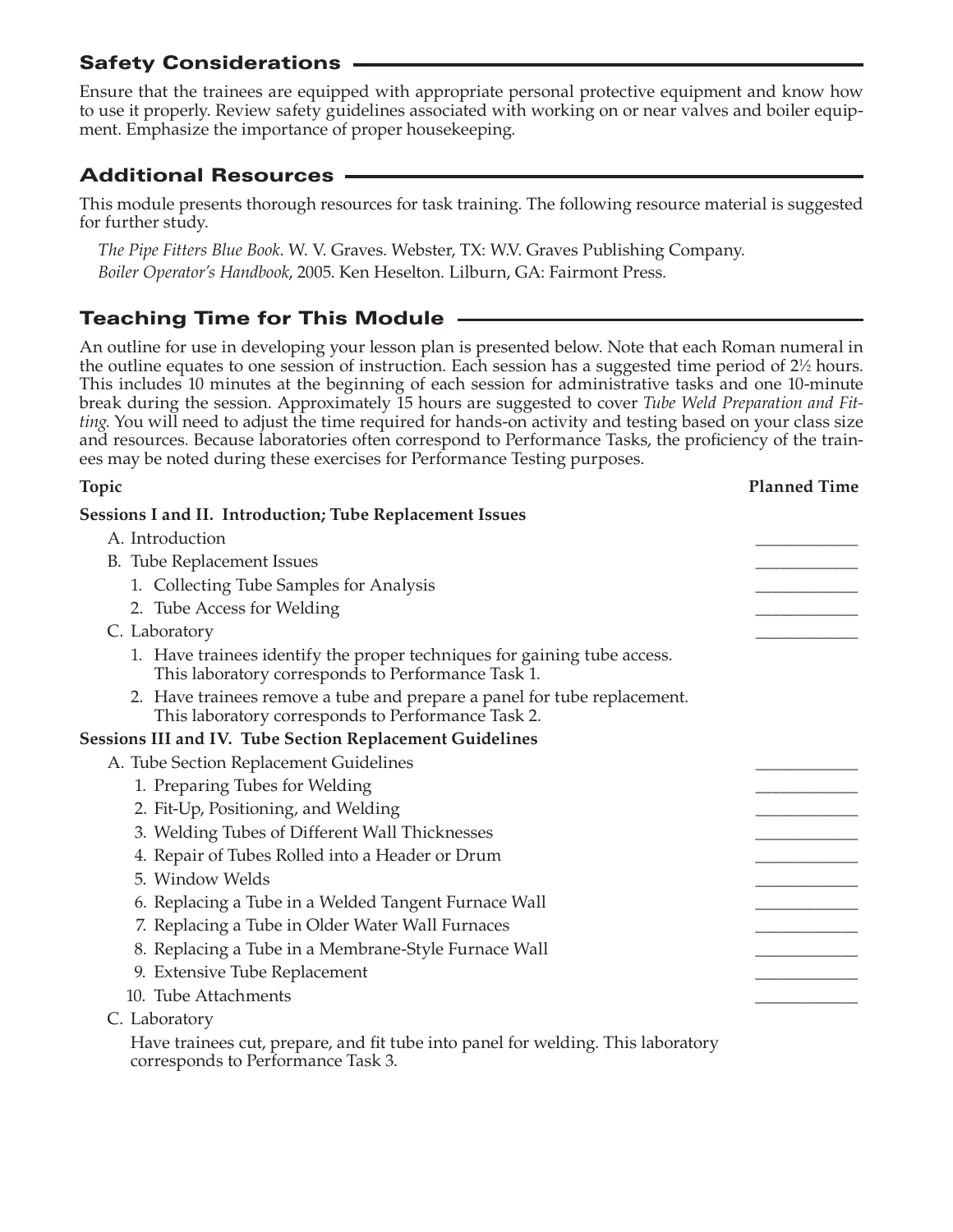| Session V. Tube Welding; Special Tube Installations;<br>Replacing a Tube in a Superheated Area                                                                                                                                                                                                   |  |
|--------------------------------------------------------------------------------------------------------------------------------------------------------------------------------------------------------------------------------------------------------------------------------------------------|--|
| A. Tube Welding                                                                                                                                                                                                                                                                                  |  |
| 1. Butt Welds                                                                                                                                                                                                                                                                                    |  |
| 2. Composite Tube Butt Welds                                                                                                                                                                                                                                                                     |  |
| 3. Weld Overlay                                                                                                                                                                                                                                                                                  |  |
| 4. Preheat and Postheat Guidelines                                                                                                                                                                                                                                                               |  |
| B. Special Tube Installations                                                                                                                                                                                                                                                                    |  |
| 1. Gaining Access                                                                                                                                                                                                                                                                                |  |
| 2. Removing Defective Tubes                                                                                                                                                                                                                                                                      |  |
| 3. Preparing Replacement Tubes                                                                                                                                                                                                                                                                   |  |
| 4. Installing Replacement Tubes                                                                                                                                                                                                                                                                  |  |
| 5. Closing Access Windows                                                                                                                                                                                                                                                                        |  |
| C. Replacing a Tube in a Superheated Area                                                                                                                                                                                                                                                        |  |
| <b>Session VI. Review and Testing</b>                                                                                                                                                                                                                                                            |  |
| A. Review                                                                                                                                                                                                                                                                                        |  |
| <b>B.</b> Module Examination                                                                                                                                                                                                                                                                     |  |
| 1. Trainees must score 70 percent or higher to receive recognition from NCCER.                                                                                                                                                                                                                   |  |
| 2. Record the testing results on Training Report Form 200, and submit the<br>results to the Training Program Sponsor.                                                                                                                                                                            |  |
| C. Performance Testing                                                                                                                                                                                                                                                                           |  |
| 1. Trainees must perform each task to the satisfaction of the instructor to receive<br>recognition from NCCER. If applicable, proficiency noted during laboratory<br>exercises can be used to satisfy the Performance Testing requirements.                                                      |  |
| $\mathbf{r}$ and $\mathbf{r}$ and $\mathbf{r}$ and $\mathbf{r}$ and $\mathbf{r}$ and $\mathbf{r}$ and $\mathbf{r}$ and $\mathbf{r}$ and $\mathbf{r}$ and $\mathbf{r}$ and $\mathbf{r}$ and $\mathbf{r}$ and $\mathbf{r}$ and $\mathbf{r}$ and $\mathbf{r}$ and $\mathbf{r}$ and $\mathbf{r}$ and |  |

 2. Record the testing results on Training Report Form 200, and submit the results to the Training Program Sponsor.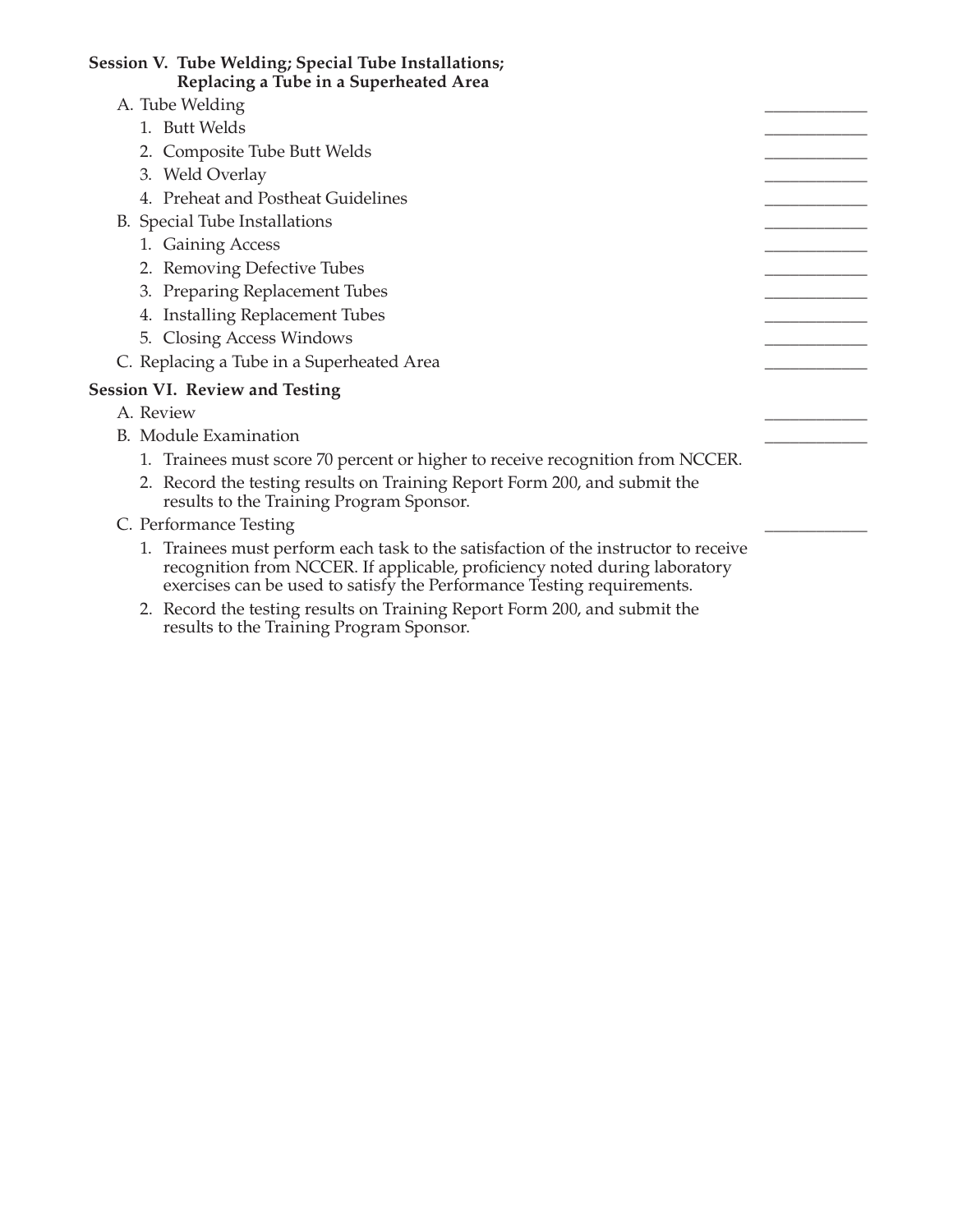# Air Carbon Arc Cutting and Gouging Annotated Instructor's Guide

#### Module Overview

This module describes air carbon arc cutting (CAC-A) equipment, safe work area preparation, CAC-A methods for cutting and cleaning defective metals, CAC-A methods for gouging and preparing base metals, and proper storage and housekeeping of CAC-A equipment.

#### Prerequisites

Prior to training with this module, it is recommended that the trainee shall have successfully completed *Core Curriculum*; *Boilermaking Level One*; and *Boilermaking Level Two*, Modules 34201-11 through 34209-11.

#### **Objectives**

Upon completion of this module, the trainee will be able to do the following:

- 1. Identify and explain the air carbon arc cutting (CAC-A) process and equipment.
- 2. Select and install CAC-A electrodes.
- 3. Prepare the work area and CAC-A equipment for safe operation.
- 4. Use CAC-A equipment for washing and gouging activities.

#### Performance Tasks

Under the supervision of the instructor, the trainee should be able to do the following:

- 1. Select and install CAC-A electrodes.
- 2. Prepare the work area and CAC-A equipment for safe operation.
- 3. Use CAC-A equipment for washing.
- 4. Use CAC-A equipment for gouging.
- 5. Perform storage and housekeeping activities for CAC-A equipment.

#### Materials and Equipment

Multimedia projector and screen *Boilermaking Level Two* PowerPoint® Presentation Slides (ISBN 978-0-13-257333-7) Computer Whiteboard/chalkboard Markers/chalk Pencils and scratch paper Appropriate personal protective equipment Leather protective gear (jacket or sleeves) Various welding gloves Samples of protective welding footwear Welding shield or helmet with appropriate lenses Earplugs Safety glasses with approved lenses Full face shields Respirator Soapstone Tape measure

Pliers Wire brush Chipping hammer CAC-A unit with cutting torch and appropriate gas sources Scrap steel shapes containing bolts, rivets, protruding welds, eyes, clips, and other protrusions to be washed DC welding machine, minimum 200 amps for light duty, or 600 amps for medium duty Air carbon arc torch and cable Selection of carbon electrodes up to 3 ⁄8" Compressed air source, minimum of 16 cfm at 80 psig for light and medium duty, or minimum of 50 cfm at 100 psig for heavy duty Copies of the Performance Task Activities sheet (optional)\* Module Examinations\*\* Performance Profile Sheets\*\*

\* Located at the back of this module.

\*\* Single-module AIG purchases include the printed exam and performance task sheet. If you have purchased the perfect-bound version of this title, download these materials from the IRC using your access code.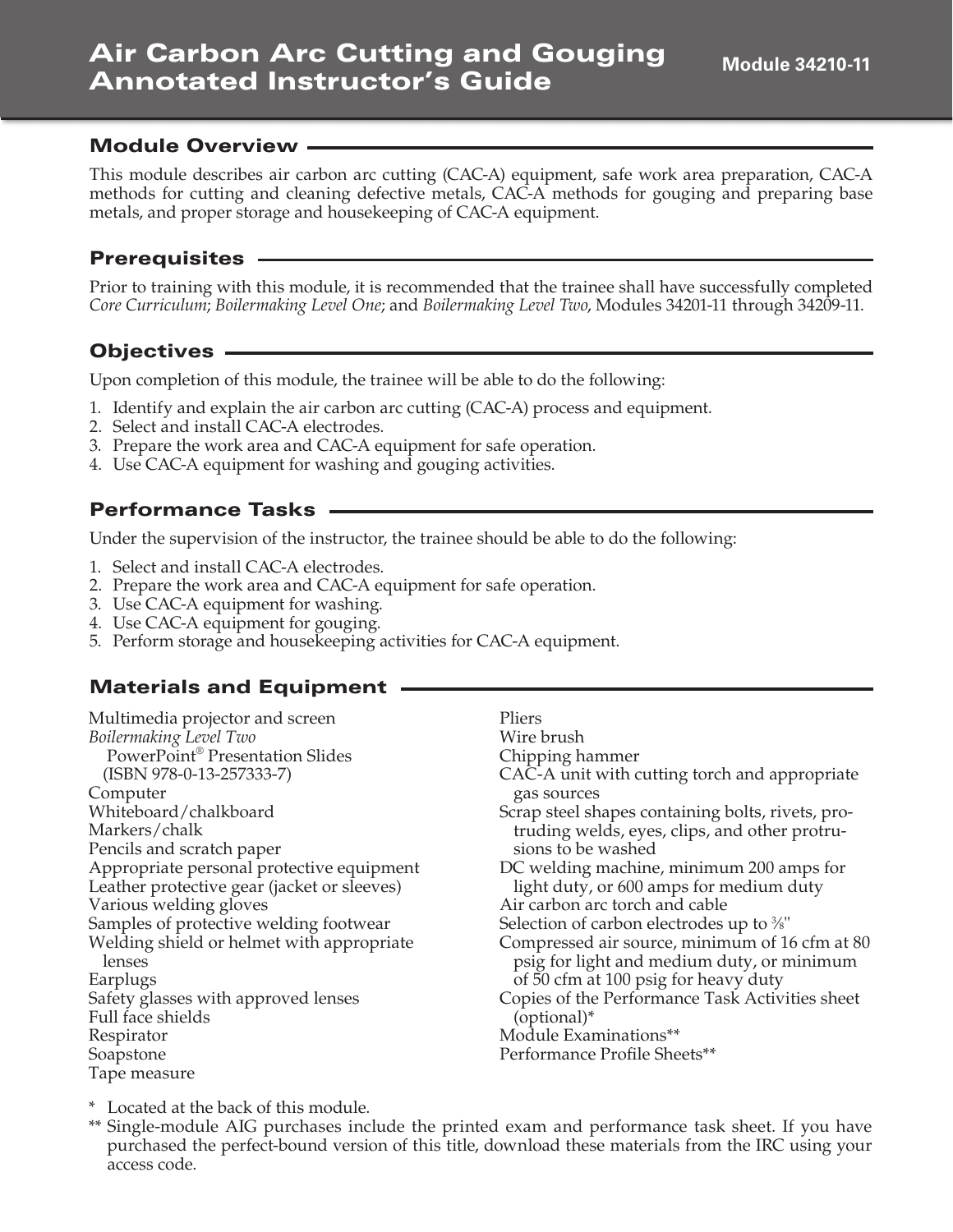## Safety Considerations

Ensure that the trainees are equipped with appropriate personal protective equipment and know how to use it properly. Emphasize the special safety precautions associated with welding because of the added potential for fire, burns, respiratory problems, and electrical shock. Ensure that trainees are briefed on shop safety procedures.

# Additional Resources

This module presents thorough resources for task training. The following resource material is suggested for further study.

- *ANSI Z49.1:2005, Safety in Welding, Cutting, and Allied Processes*, Latest edition. Miami, FL: American Welding Society.
- *AWS C5.3, Recommended Practices for Air Carbon Arc Gouging and Cutting*, Latest edition. Miami, FL: American Welding Society.

# Teaching Time for This Module

An outline for use in developing your lesson plan is presented below. Note that each Roman numeral in the outline equates to one session of instruction. Each session has a suggested time period of 2<sup>1</sup>/<sub>2</sub> hours. This includes 10 minutes at the beginning of each session for administrative tasks and one 10-minute break during the session. Approximately 121 ⁄2 hours are suggested to cover *Air Carbon Arc Cutting and Gouging*. You will need to adjust the time required for testing based on your class size and resources. Because laboratories often correspond to Performance Tasks, the proficiency of the trainees may be noted during these exercises for Performance Testing purposes.

| Topic                                                                                                                          | <b>Planned Time</b> |
|--------------------------------------------------------------------------------------------------------------------------------|---------------------|
| Session I. Introduction; Air Carbon Arc Cutting (CAC-A) Process and Equipment                                                  |                     |
| A. Introduction                                                                                                                |                     |
| <b>B.</b> CAC-A Process                                                                                                        |                     |
| C. CAC-A Equipment                                                                                                             |                     |
| <b>Session II. Selection and Installation of CAC-A Electrodes</b>                                                              |                     |
| A. CAC-A Electrodes                                                                                                            |                     |
| <b>B.</b> Electrode Selection                                                                                                  |                     |
| C. Electrode Installation                                                                                                      |                     |
| D. Laboratory                                                                                                                  |                     |
| Have trainees practice selecting and installing electrodes. This laboratory<br>corresponds to Performance Task 1.              |                     |
| <b>Session III. Preparing Work Area and CAC-A Equipment</b>                                                                    |                     |
| A. Preparing Work Area for CAC-A                                                                                               |                     |
| B. Setting Up CAC-A Equipment                                                                                                  |                     |
| C. Test Operating CAC-A Equipment                                                                                              |                     |
| D. Laboratory                                                                                                                  |                     |
| Have trainees practice setting up the work area and the CAC-A equipment.<br>This laboratory corresponds to Performance Task 2. |                     |